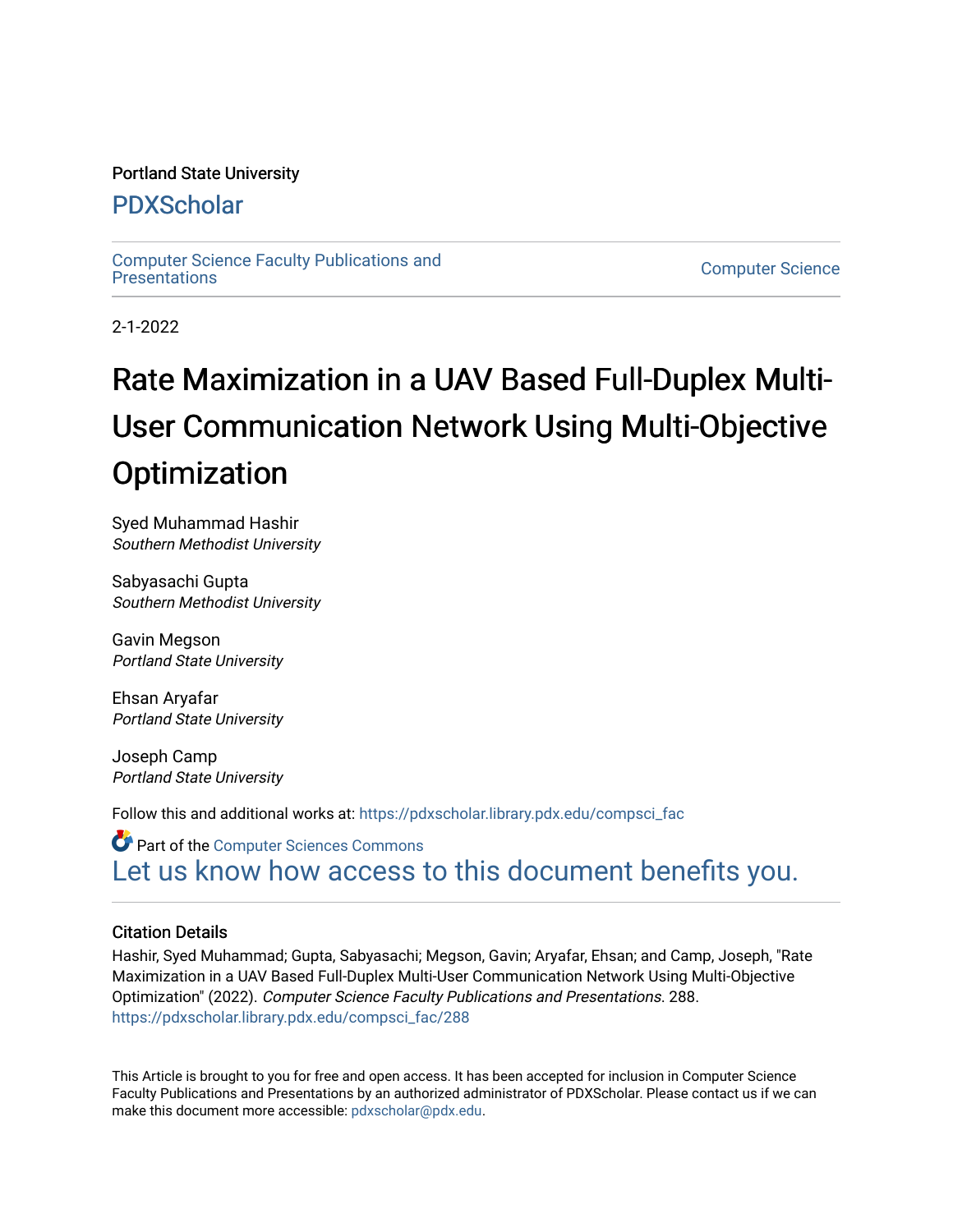



# *Article* **Rate Maximization in a UAV Based Full-Duplex Multi-User Communication Network Using Multi-Objective Optimization**

**Syed Muhammad Hashir 1,[\\*](https://orcid.org/0000-0001-7614-3508) , Sabyasachi Gupta <sup>1</sup> , Gavin Megson <sup>2</sup> , Ehsan Aryafar [2](https://orcid.org/0000-0001-8575-7501) and Joseph Camp [1](https://orcid.org/0000-0002-9307-1312)**

- Lyle School of Engineering, Southern Methodist University, Dallas, TX 75275, USA; sabyasachig@smu.edu (S.G.); camp@smu.edu (J.C.)
- <sup>2</sup> Department of Computer Science, Portland State University, Portland, OR 97201, USA; gmegson@pdx.edu (G.M.); earyafar@pdx.edu (E.A.)
- **\*** Correspondence: hashirs@smu.edu

**Abstract:** In this paper, we study an unmanned-aerial-vehicle (UAV) based full-duplex (FD) multiuser communication network, where a UAV is deployed as a multiple-input–multiple-output (MIMO) FD base station (BS) to serve multiple FD users on the ground. We propose a multi-objective optimization framework which considers two desirable objective functions, namely sum uplink (UL) rate maximization and sum downlink (DL) rate maximization while providing quality-of-service to all the users in the communication network. A novel resource allocation multi-objective-optimizationproblem (MOOP) is designed which optimizes the downlink beamformer, the beamwidth angle, and the 3D position of the UAV, and also the UL power of the FD users. The formulated MOOP is a nonconvex problem which is generally intractable. To handle the MOOP, a weighted Tchebycheff method is proposed, which converts the problem to the single-objective-optimization-problem (SOOP). Further, an alternative optimization approach is used, where SOOP is converted in to multiple sub-problems and optimization variables are operated alternatively. The numerical results show a trade-off region between sum UL and sum DL rate, and also validate that the considered FD system provides substantial improvement over traditional HD systems.

check for<br>**undates** 

**Citation:** Hashir, S.M.; Gupta, S.; Megson, G.; Aryafar, E.; Camp, J. Rate Maximization in a UAV Based Full-Duplex Multi-User Communication Network Using Multi-Objective Optimization. *Electronics* **2022**, *11*, 401. [https://](https://doi.org/10.3390/electronics11030401) [doi.org/10.3390/electronics11030401](https://doi.org/10.3390/electronics11030401)

Academic Editor: Nurul I. Sarkar

Received: 5 December 2021 Accepted: 25 January 2022 Published: 28 January 2022

**Publisher's Note:** MDPI stays neutral with regard to jurisdictional claims in published maps and institutional affiliations.



**Copyright:** © 2022 by the authors. Licensee MDPI, Basel, Switzerland. This article is an open access article distributed under the terms and conditions of the Creative Commons Attribution (CC BY) license [\(https://](https://creativecommons.org/licenses/by/4.0/) [creativecommons.org/licenses/by/](https://creativecommons.org/licenses/by/4.0/)  $4.0/$ ).

**Keywords:** UAV communication; full-duplex; multi-objective optimization; beamforming; beamwidth; MIMO

## **1. Introduction**

In the past few years, Unmanned Aerial Vehicle (UAV) communication systems have become a focus of researchers for their unique characteristics that produce interesting communications problems. In particular, UAVs are expected to be integral in various applications in 5G wireless systems. Due to the fact that UAVs are easily operable, highly maneuverable, and have increasing payload capability, it is expected that the use of UAVs will increase in the coming years. There are numerous applications of UAVs including emergency search and rescue, communication relaying, package delivery, emergency broadband service, and infrastructure inspection [\[1\]](#page-17-0).

In the telecommunication domain, a common use of the UAV is a mobile base station (BS) to form a wireless network [\[2\]](#page-17-1). In [\[3\]](#page-17-2), the authors worked on multi-UAV communication systems to serve ground users and primarily focused on designing the UAV trajectories and transmit power to improve throughput. UAVs can also be utilized to work as a relay. The authors in [\[4\]](#page-17-3) worked on UAV-aided relay systems to minimize outage of the system by optimizing trajectory and transmit power of the UAV. In [\[5\]](#page-17-4), authors studied joint optimization of altitude and beamwidth of UAV to improve throughput in three different UAV enabled multi-user communication models, where the UAV was assumed to have directional antennas with adjustable beamwidth angles. The results show that the optimal altitude and beamwidth angle critically depend on the communication model. Furthermore, the antenna beamwidth optimization was also considered in [\[6\]](#page-17-5).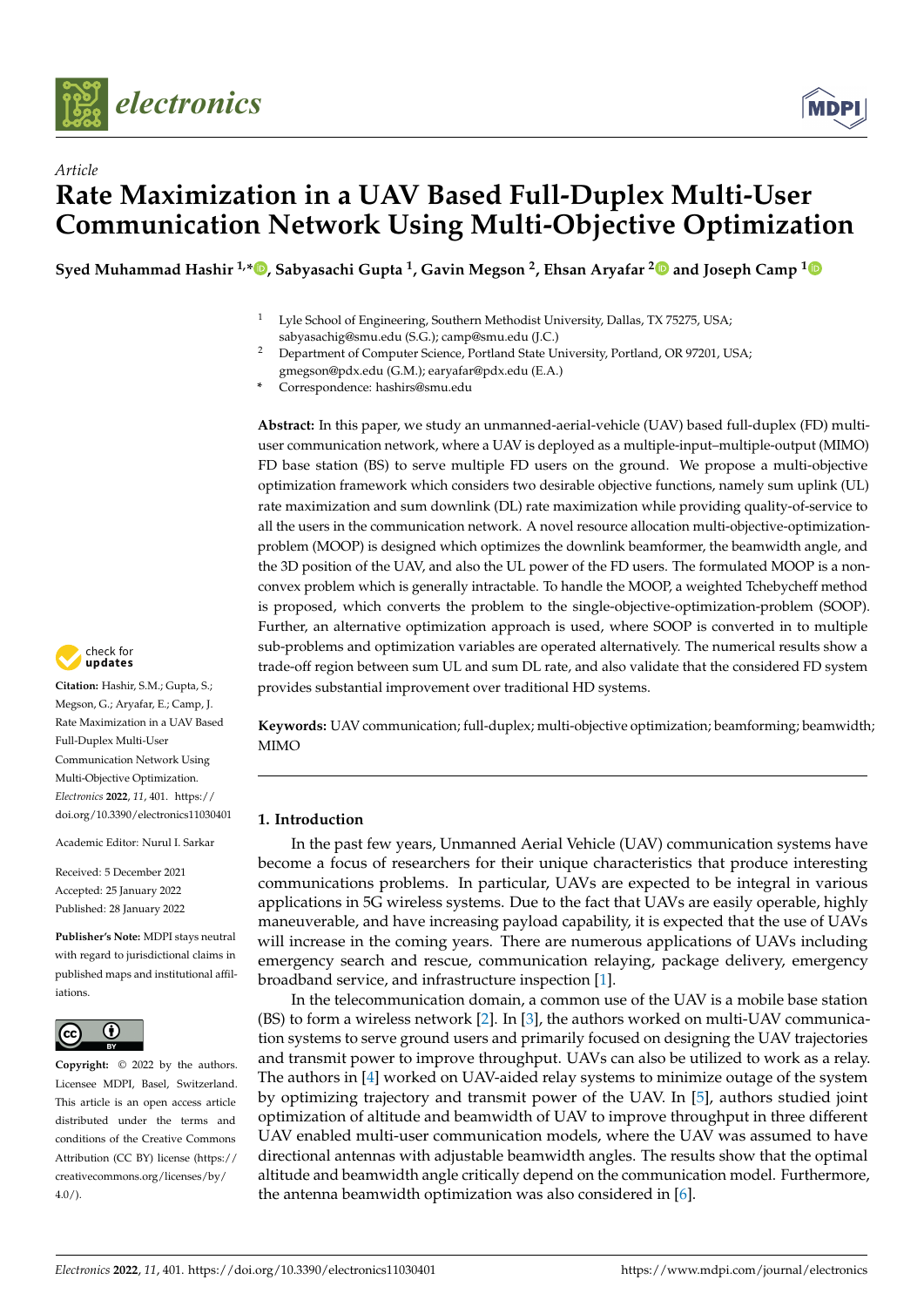Concurrently, the increase in wireless data traffic forced the limits of communication systems in terms of reliability and throughput [\[7\]](#page-17-6). In band full duplex (IBFD) communication allows bi-directional communication at the same frequency and time, which doubles the system capacity and improve spectrum efficiency compared to the traditional half duplex (HD) systems [\[8–](#page-17-7)[10\]](#page-17-8). The IBFD systems are of great interest among researchers, and there has been some work in the literature where IBFD systems are utilized with UAVs to propose and solve new problems. For example, in [\[11\]](#page-17-9), the UAV was deployed as a full duplex (FD) relay to minimize the outage probability of the relaying system. In [\[12\]](#page-17-10), spectrum sharing planning was studied in a scenario where FD UAV was considered as a relay in device-to-device cellular systems. In [\[13\]](#page-18-0), FD UAV-based small cell wireless system was considered, where the UAV was deployed as a base station to serve downlink (DL) and uplink (UL) users in a FD manner. The UAV trajectory, user scheduling, and UL user transmit power are alternately optimized to maximize the total capacity of the system.

In addition to the spectral efficiency, beamforming with MIMO system has gained wide research attention for the design of a next generation wireless network. Beamforming is a technique used for directional transmission and reception at a particular device/user, rather than spreading the wireless signal in all directions, thereby reducing interference and increasing the wireless link gain. In [\[14\]](#page-18-1), transmit and receive beamforming optimization for a IBFD cloud radio access network (CRAN) was considered. Similarly, beamforming optimization for power over wireless FD MIMO systems was discussed in [\[15\]](#page-18-2), where considerable performance gains were achieved over the HD scheme when the time splitting parameter and beamformer are jointly optimized. The UAV enabled FD relay was considered in [\[16\]](#page-18-3), where beamforming and power allocation were jointly optimized to maximize the instantaneous data rate of the system. In [\[17\]](#page-18-4), a sum-rate maximization problem for FD multi-user MIMO system was considered, where the authors proposed a beamformer design for the UL and DL FD link. Similarly, in [\[18\]](#page-18-5), a power efficient resource allocation algorithm was considered in a multi-user FD network. The authors proposed a multi-objective optimization framework to jointly optimize the beamformer at the MIMO FD base station, and the UL transmit power from the HD users.

In recent works, effectiveness of FD in a UAV network was shown in [\[19\]](#page-18-6), where the authors considered maximizing the DL sum rate while maintaining the minimum quality-ofservice (QoS) for the UL users, by optimizing the resources and location of the UAV. In [\[20\]](#page-18-7), FD was considered in a UAV-assisted wireless powered Internet-of-Things (IoT) network, where the FD UAV collects data from the target IoT device and simultaneously charges remaining devices utilizing fly–hover–communicate protocol. Moreover, a FD UAV relay network was considered in [\[21\]](#page-18-8), to jointly optimize the HD UL and DL users scheduling, and the UAV trajectory. Finally, in [\[22\]](#page-18-9), a UAV was considered to charge nodes using Wireless powered communication via backscatter and/or harvest-then-transmit in the IoT network. The UAV trajectory with other resource allocations were optimized to maximize the energy efficiency of the network. The UAV serves all the nodes by sequentially visiting each node in respective time slot which leads to increase in energy consumption due to propulsion. Noting that the propulsion energy consumption during hover is usually less than the frequent maneuverings [\[23\]](#page-18-10). In this work, we consider optimal UAV deployment with resource allocation to serve multiple users on the ground.

To the best of our knowledge, UAV coverage area optimization with resource allocation was never considered in an MIMO UAV FD network. Coverage area optimization has been considered for traditional HD single antenna system in the literature [\[5,](#page-17-4)[24\]](#page-18-11), where antenna beamwidth and altitude of the UAV were optimized to maximize the system performance. For FD system, adjustable beamwidth antenna was also considered in [\[19\]](#page-18-6) for directional communication from UAV. Here, we consider coverage optimization by including adjustable beamwidth antennas in an MIMO FD UAV BS and formulate bi-direction FD rates where interference terms are shown to be a function of antenna beamwidth. In the following, we propose a novel multi-objective-optimization-problem (MOOP) to maximize the sum UL-DL rate while providing QoS for a multi-user MIMO FD UAV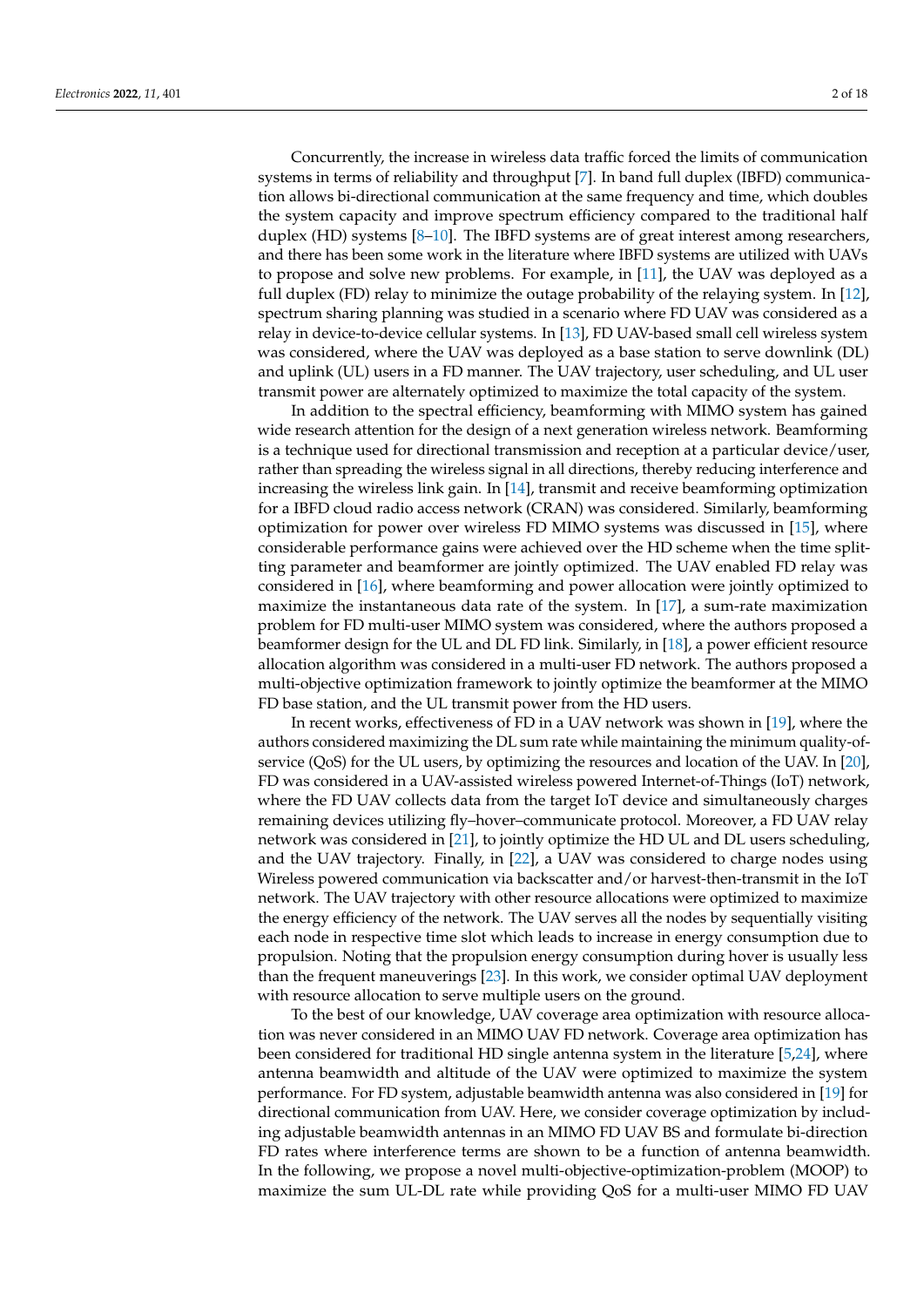network. The proposed formulation takes into account the coverage area (beamwidth and altitude), beamformer, horizontal location of the UAV, and UL transmit power of the FD users. The optimization problem is non-convex and non-tractable. MOOP was also considered in [\[20\]](#page-18-7), where a deep learning approach is used to solve the conflicting system objectives. Contrary, we first adopt weighted Tchebycheff method to convert MOOP to a single-objective-optimization-problem (SOOP). SOOP are singular weighted/fractional order objective systems which are discussed in [\[25](#page-18-12)[,26\]](#page-18-13). Second, we divide SOOP into multiple sub-problems and provide an independent solution for each sub-problem. Lastly, we propose a joint optimization algorithm to solve the proposed problem.

The main contribution of the paper are summarized as follows:

- We consider adjustable beamwidth antennas on the FD MIMO UAV in a multi-user aerial network where the users have FD capability and propose a novel optimization problem to optimize the UAV's coverage area with resource allocation;
- We propose a computationally-efficient solution for transmit beamforming from FD MIMO UAV towards the single antenna FD users by utilizing a zero-forcing (ZF) approach;
- We found that the UL power optimization in a multi-user FD aerial network leads to a non-convexity in the optimization problem due to co-channel interference;
- We proposed a joint optimization solution for the optimization of DL beamformer, coverage area and location of the UAV, and UL power of the users in a multi-user FD aerial network when the objective is to maximize the sum bi-directional FD rate;
- Numerical results show that the proposed solution to the MOOP achieves better performance compared to the baseline FD algorithms. Similarly, FD functionality in the proposed system model provides notable performance improvement over a HD system.

The rest of the paper is organized as follows. In Section [2,](#page-3-0) the system model of a UAVbased FD multi-user communication network is presented, including the channel model and the relevant performance metrics. The proposed MOOP formulation is described in Section [3,](#page-6-0) where the sum UL and DL rates are maximized. The optimization solution, proposed joint resource allocation algorithm, and complexity and convergence analysis of the algorithm are investigated in Section [4.](#page-6-1) The numerical results based performance analysis of the proposed algorithm is presented in Section [5.](#page-13-0) Finally, the paper is concluded in Section [6.](#page-17-11)

*Notation*: The bold face lower case and capital case letters are used to denote vectors and matrices, respectively. **X** *<sup>H</sup>*, Trace(**X**), Rank(**X**), and **X** −1 indicate the Hermitian transpose, trace, rank, and inverse of the matrix **X**, respectively. **X**  $\succeq$  0 shows that **X** is a positive definite matrix. ||.|| denotes the Euclidean vector norm. C*M*×*<sup>M</sup>* and **I***<sup>M</sup>* denotes the space of  $M \times M$  matrices with complex entries and  $M \times M$  identity matrix, respectively.  $E(.)$  denotes the expectation with respect to random variable *x*, and  $\mathcal{CN}(\mu,\sigma^2)$  denotes the circularly-symmetric complex Gaussian distribution with mean  $\mu$  and variance  $\sigma^2$ .

#### <span id="page-3-0"></span>**2. System Model**

In this section, we present the UAV based multi-user FD communication network. We then introduce a multi-user MIMO FD communication model and performance metrics for evaluating our algorithms.

#### *2.1. System Model*

Consider a UAV-based FD communication network as depicted in Figure [1.](#page-4-0) The system consists of a UAV-based FD radio BS and *N* FD users. The UAV BS is equipped with  $M_T$  antennas, while each user  $n \in \{1, 2, ..., N\}$  is equipped with a single antenna for simultaneous UL and DL transmission in the same frequency band. An example of such a feasible solution is a circulator-based FD radio prototype at both BS and users which can achieve bi-directional transmission on the same antenna while providing low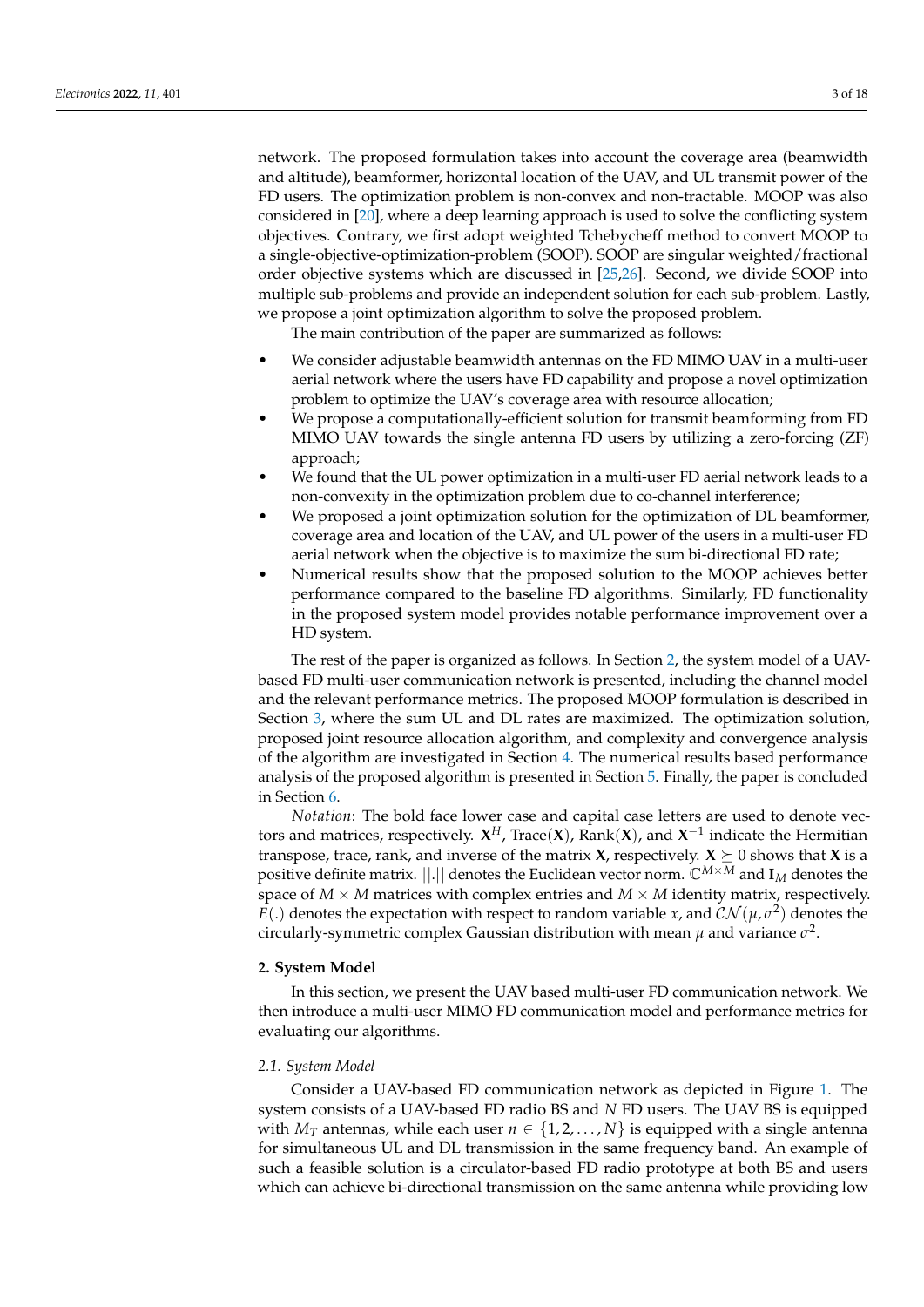<span id="page-4-0"></span>**FD UAV**  $Q(Q^X, Q^Y), H$  $_1(O_n^X,O_n^Y)$  $FD$  user  $n$ N FD users

hardware complexity [\[27\]](#page-18-14). A UAV is deployed with the altitude *H* and the horizontal location  $\mathbf{Q} = (\mathbf{Q}^x, \mathbf{Q}^y)$  and the location of users are denoted by  $\mathbf{O}_n = (O_n^x, O_n^y)$ .

**Figure 1.** System model.

The UAV is equipped with adjustable beamwidth antennas to modify the coverage area for the users. Since the MIMO antennas on the commercial UAVs are usually close to each other, we assume that the azimuth and the elevation half-power beamwidth of all the  $M_T$  antennas are equal and defined by  $2\Phi \in (0, \pi)$  radians. The antenna gain in the direction  $(\theta, \Psi)$  can be determined by:

<span id="page-4-1"></span>
$$
G = \begin{cases} \frac{G_0}{\Phi^2} & -\Phi \le \theta \le \Phi, -\Phi \le \Psi \le \Phi, \\ g \approx 0 & \text{otherwise.} \end{cases}
$$
(1)

Here,  $\theta$  and  $\Psi$  are the azimuth angle and the elevation angle, respectively. In [\(1\)](#page-4-1), the former interval corresponds to the actual beamwidth of the antenna, and latter is the range of  $\theta$  and  $\Psi$  values outside the beamwidth. Additionally,  $G_0 = \frac{30,000}{2^2}$  $\frac{1000}{2^2} \times (\frac{\pi}{180})^2 \approx 2.2846$ , and  $g$  is the channel gain outside the beamwidth of the antenna [\[5\]](#page-17-4). To simplify, we set  $g = 0$ . In contrast, each user *n* is equipped with an omni-directional antenna. Therefore, radius of the ground coverage area of the UAV is defined by  $r_c = H \tan(\Phi)$ .

#### *2.2. Channel Model and Performance Metrics*

In this work, we assume that the UL and DL channels between the UAV and user *n* have similar channel characteristics. Since a UAV to user channel is mostly dominated by the line-of-sight path, the UL and DL channels can be written as

$$
\mathbf{h}_n = \frac{\overline{\mathbf{h}}_n}{(H^2 + ||\mathbf{Q} - \mathbf{O}_n||^2)^{\frac{\epsilon}{2}}}, \qquad \forall n = 1, 2, ..., N.
$$
 (2)

Here,  $h_n$  and  $\overline{h}_n \in \mathbb{C}^{(M_T \times 1)}$ . Each element of  $\overline{h}_n$  is a random variable with zero mean and unit variance, and  $\epsilon$  is the path loss exponent which is taken as  $\epsilon = 2$ . The received signal at the FD BS and FD user *n* can be written as [\(3\)](#page-5-0) and [\(4\)](#page-5-1), respectively.

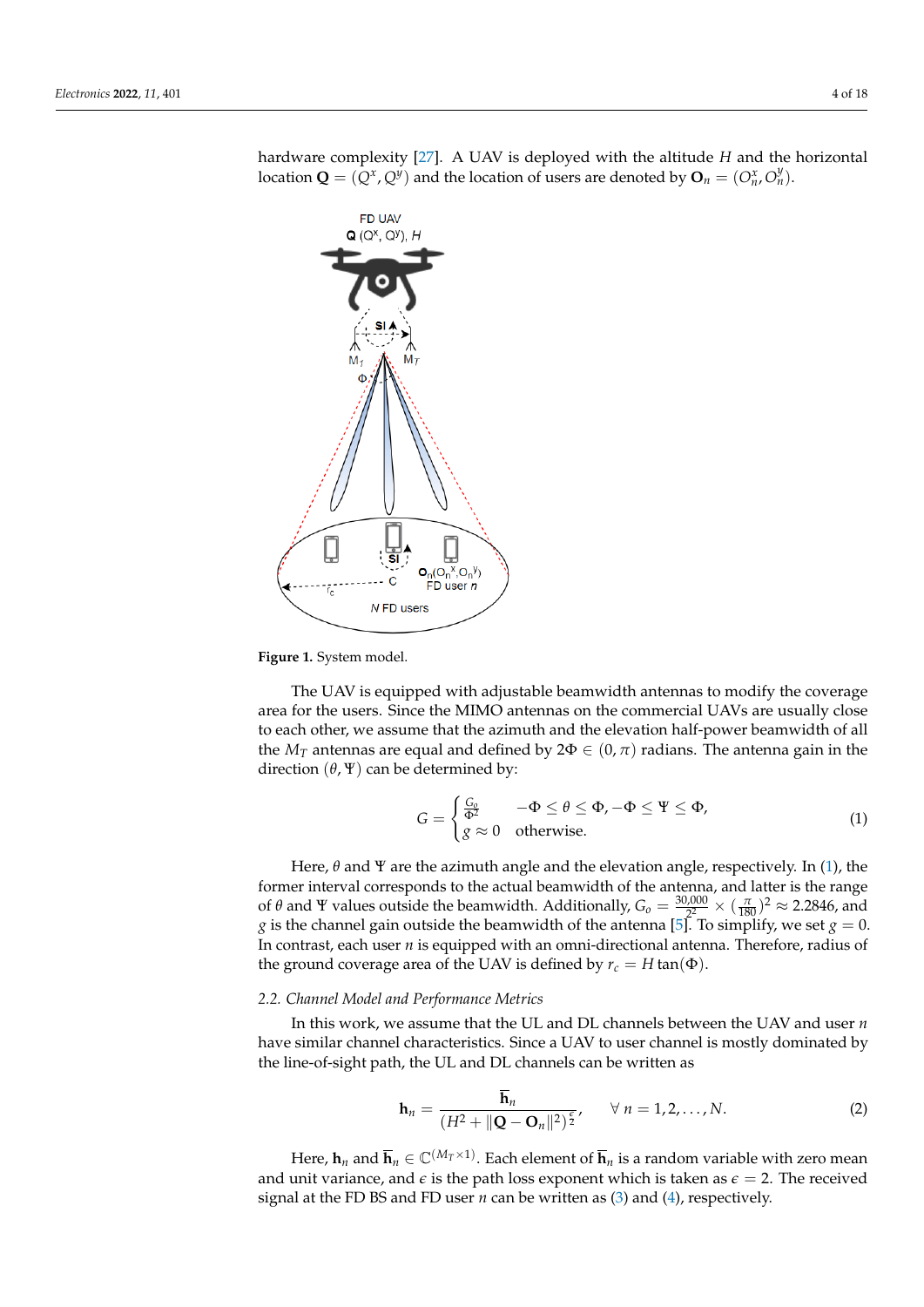<span id="page-5-0"></span>
$$
\mathbf{y}^{\text{UL}} = \frac{G_o}{\Phi^2} \Big( \sum_{n=1}^{N} \sqrt{p_n} \mathbf{h}_n S_n^b + \overbrace{\Phi^2}^{\text{self-interference}} \sum_{n=1}^{N} \mathbf{h}_D \kappa_n S_n^a + \pi_D \Big)
$$
(3)

<span id="page-5-1"></span>
$$
y_n^{DL} = \frac{G_0}{\Phi^2} \mathbf{h}_n^H \kappa_n S_n^a + \sum_{m \neq n}^{N} \sqrt{p_m} g_{\{m,n\}} S_m^b + \sqrt{p_n} g_{\{n,n\}} S_n^b + \frac{G_0}{\Phi^2} \sum_{m \neq n}^{N} \mathbf{h}_n^H \kappa_m S_m^a + \pi_n \quad (4)
$$

Here,  $S_n^a \in \mathbb{C}$  and  $\kappa_n \in \mathbb{C}^{M_T \times 1}$  are the information bearing signal and transmit beamforming vector from the FD BS to user *n*, respectively.  $S_n^b \in \mathbb{C}$  and  $p_n$  are the UL transmit data and power sent from user *n* to the FD BS, respectively.  $g_{\{m,n\}=\frac{g_0}{\sigma/2}}$  $d_{\{m,n\}}^{\epsilon/2}$ ∈ C

denotes the channel between user  $m \in \{1, 2, ..., N\}$  and user *n*, where  $g_o$  is the channel gain at reference distance of 1 meter, *d*{*m*,*n*} is the distance between user *m* and *n*, and *m*  $\neq$  *n*.  $g_{\{n,n\}}$  ∈ ℂ and  $h_D$  ∈ ℂ<sup>*MT*×*M<sub>T</sub>* are the self-interference (SI) channels at user</sup> *n* and the FD BS, respectively.  $\pi_D \sim \mathcal{CN}(0, \sigma_D^2 \mathbf{I}_{M_T})$  and  $\pi_n \sim \mathcal{CN}(0, \sigma_n^2)$  denote the additive white Gaussian noise at the FD BS and user  $n$ , respectively. In  $(3)$ , the term  $\frac{G_0}{\Phi^2}\sum_{n=1}^N$  **h**<sub>D</sub> $\kappa_n$ *S*<sup>*a*</sup> represents the SI at the FD BS. Without loss of generality, it is assumed that  $E(|S_n^a|^2) = E(|S_n^b|^2) = 1, \forall n \in \{1, 2, ..., N\}$ . In [\(4\)](#page-5-1), the term  $\sum_{m \neq n}^{N} g_{m,n} S_m^b \sqrt{p_m}$ denotes the co-channel interference formed by UL transmissions from the users, the term  $g_{n,n}S_n^b\sqrt{p_n}$  represents the SI at the user *n*, and the term  $\frac{G_0}{\Phi^2}\sum_{m\neq n}^N h_n^H\kappa_m S_m^a$  shows the multi-user interference in the downlink channel. Additionally, we assume that the perfect channel state information for all users is known at the FD BS.

The FD BS applies a beamformer to the received signal  $y<sup>UL</sup>$ . The received signal after beamforming for the information transmitted from user *n* can be written as

$$
y_n^{\text{UL}} = \frac{G_o}{\Phi^2} \left( \sqrt{p_n} \mathbf{h}_n^H \boldsymbol{\omega}_n S_n^b + \sum_{m \neq n}^N \sqrt{p_m} \mathbf{h}_m^H \boldsymbol{\omega}_n S_m^b + \frac{G_o}{\Phi^2} \sum_{m=1}^N \boldsymbol{\omega}_n^H \mathbf{h}_D \boldsymbol{\kappa}_m S_n^a + \boldsymbol{\omega}_n^H \boldsymbol{\pi}_D \right).
$$
 (5)

Here,  $\omega_n \in \mathbb{C}^{M_T \times 1}$  is the receive beamforming vector at the FD BS to decode information transmitted from the user *n*. We adopt ZF beamforming for *ω<sup>n</sup>* for two main reasons: firstly, it requires low computation resources compared to the MMSE beamforming (Basic analysis and performance comparison of ZF and MMSE beamforming are given in [\[28\]](#page-18-15)) and, therefore, it can be implemented more efficiently for UAV network that has limited computational resources, and secondly, the optimization problem is mathematically tractable due to the cancellation of interference terms in uplink rate expression as shown below. It is also reported that ZF beamforming approaches the performance of optimum MMSE beamforming when the noise is not a dominating factor or the number of antennas is sufficiently large in the system [\[29](#page-18-16)[,30\]](#page-18-17). Additionally, the BS is usually equipped with a low noise amplifier, which facilitates in reduction in the noise at the BS. The receive beamforming vector for user *n* is calculated at the FD BS according to:

$$
\omega_n^* = \frac{(\mathbf{v}_n (\mathbf{Z}^H \mathbf{Z})^{-1} \mathbf{Z}^H)^H}{|| (\mathbf{v}_n (\mathbf{Z}^H \mathbf{Z})^{-1} \mathbf{Z}^H)^H ||}.
$$
(6)

Here,  $\mathbf{v}_n = [$ (*n*−1)  $\overline{0,\ldots,0}$ , 1, (*N*−*n*)  $[\widetilde{0, \ldots, 0}]$ , and  $\mathbf{Z} = [\mathbf{h}_1, \ldots, \mathbf{h}_N].$  Additionally, to facilitate uplink signal detection, the number of antennas on the FD BS is assumed to be higher than the number of users.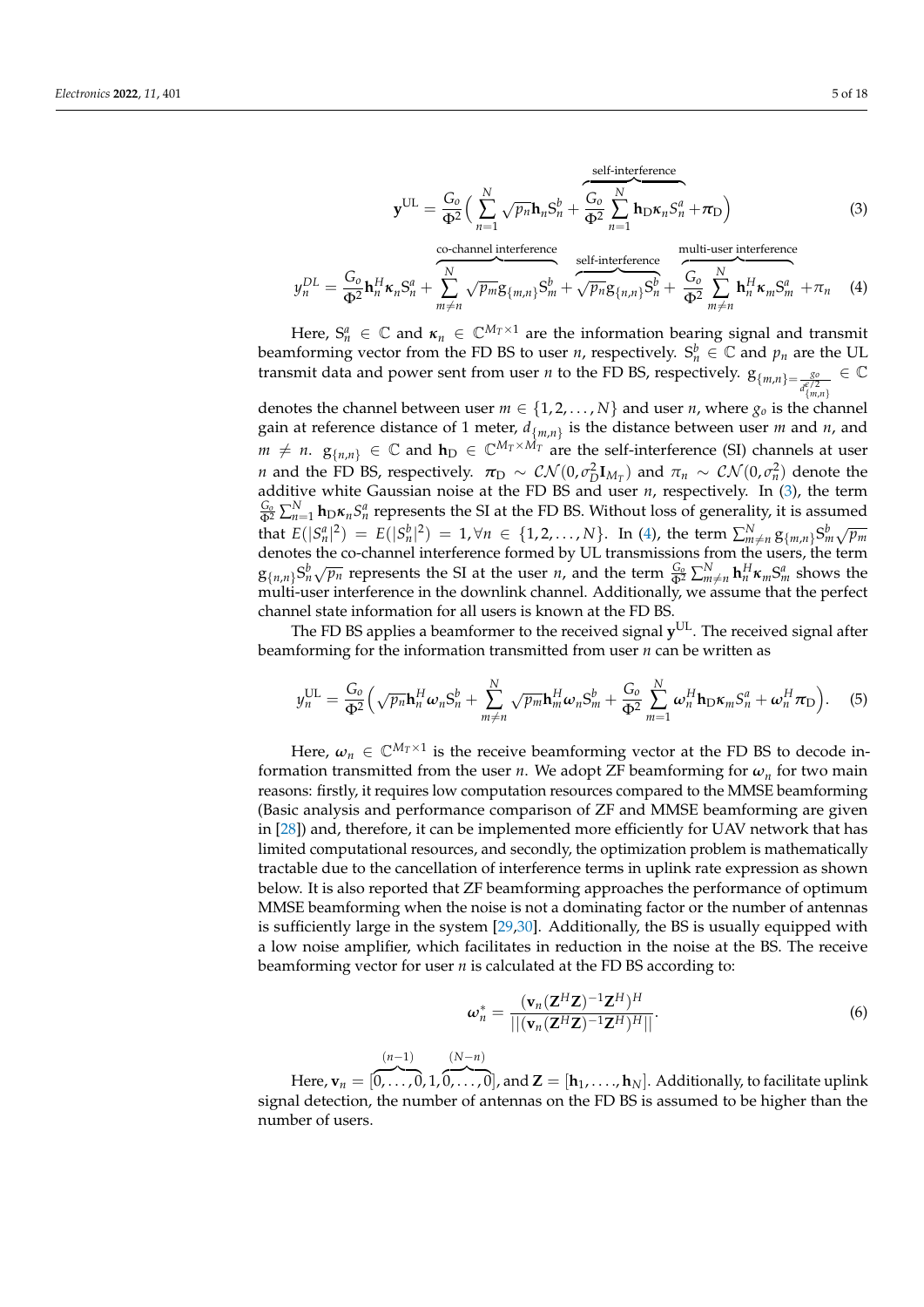The DL rate at user *n* for the information transmitted from FD BS can be written as

$$
R_n^{DL} = W \log_2 \left( 1 + \frac{\frac{G_o}{\Phi^2} |\mathbf{h}_n^H \mathbf{x}_n|^2}{\sum_{m \neq n}^N |\sqrt{p_m} \mathbf{g}_{\{m,n\}}|^2 + |\sqrt{p_n} \mathbf{g}_{\{n,n\}}|^2 + \frac{G_o}{\Phi^2} \sum_{m \neq n}^N |\mathbf{h}_n^H \mathbf{x}_m|^2 + W \sigma_n^2 \right), \quad (7)
$$

where *W* is the system bandwidth. The UL rate at FD BS for the information transmitted from user *n* can be written as

$$
R_n^{UL} = W \log_2 \left( 1 + \frac{|\sqrt{p_n} \mathbf{h}_n^H \boldsymbol{\omega}_n|^2}{\sum_{m \neq n}^N |\sqrt{p_m} \mathbf{h}_m^H \boldsymbol{\omega}_n|^2 + \frac{G_o}{\Phi^2} \sum_{m=1}^N |\boldsymbol{\omega}_n^H \mathbf{h}_D \boldsymbol{\kappa}_m|^2 + W ||\boldsymbol{\omega}_n||^2 \sigma_D^2} \right). \tag{8}
$$

#### <span id="page-6-0"></span>**3. Proposed MOOP Formulation**

In this work, we study the maximization of two objective functions and formulate a MOOP. We aim to maximize the sum UL and DL rates while maintaining minimum QoS to the ground users by jointly optimizing beamwidth Φ, horizontal location **Q** and altitude *H* of the UAV, and UL power of the users. The proposed MOOP is formulated as follows:

$$
\max_{\kappa_n, H, \Phi, \mathbf{Q}, p_n} \sum_{n=1}^N R_n^{DL} \tag{9a}
$$

$$
\max_{\kappa_n, H, \Phi, \mathbf{Q}, p_n} \sum_{n=1}^N R_n^{UL} \tag{9b}
$$

s.t. 
$$
R_n^{\text{UL}} \ge R_n^{\text{UL,min}}
$$
,  $\forall n = 1, 2, ..., N$ , (9c)

$$
R_n^{DL} \ge R_n^{DL^{\min}}, \quad \forall n = 1, 2, \dots, N,
$$
\n(9d)

$$
||\kappa_n||^2 \le P_D/N, \quad \forall n = 1, 2, \dots, N,
$$
 (9e)

<span id="page-6-2"></span>
$$
||\mathbf{Q} - \mathbf{O}_n||^2 \le H^2 \tan^2(\Phi), \quad \forall n = 1, 2, ..., N,
$$
 (9f)

$$
0 \le p_n \le P_B, \quad \forall n = 1, 2, \dots, N,
$$
\n(9g)

$$
H_{\min} \le H \le H_{\max},\tag{9h}
$$

<span id="page-6-3"></span>
$$
\Phi_{\min} \le \Phi \le \Phi_{\max}.\tag{91}
$$

Here,  $P_D$  and  $P_B$  are the maximum DL power for the FD BS and the maximum UL power for the users, respectively. [ $H_{min}$ ,  $H_{max}$ ] is the range of the UAV altitude *H*, which is determined by local authority regulations.  $R_n^{UL^{\min}}$  and  $R_n^{DL^{\min}}$  are the minimum required data rate for QoS in the UL and DL, respectively.  $[\Phi_{min}, \Phi_{max}]$  is the half-beamwidth range, which is determined by an antenna beamwidth tuning technique. Constraint [\(9f\)](#page-6-2) guarantees the placement of users in the coverage area of a UAV. Note that the MOOP helps to learn the trade-off between conflicting system objective functions using the concept of Pareto optimality. In the Pareto optimality or efficiency, a point is only Pareto optimal if there is no other point which improves at least one of the objective functions while keeping the same performance of the other objective functions.

#### <span id="page-6-1"></span>**4. Solution of the MOOP**

The optimization problem [\(9\)](#page-6-3) is non-convex due to non-convex objective functions and constraints. It is hard to find the optimal solution. We approach the proposed problem by first converting the MOOP to SOOP using the weighted Tchebycheff method. Then, we divide the SOOP in to three sub-problems and utilize alternating optimization algorithm to handle them iteratively. In the weighted Tchebycheff method, multiple objective functions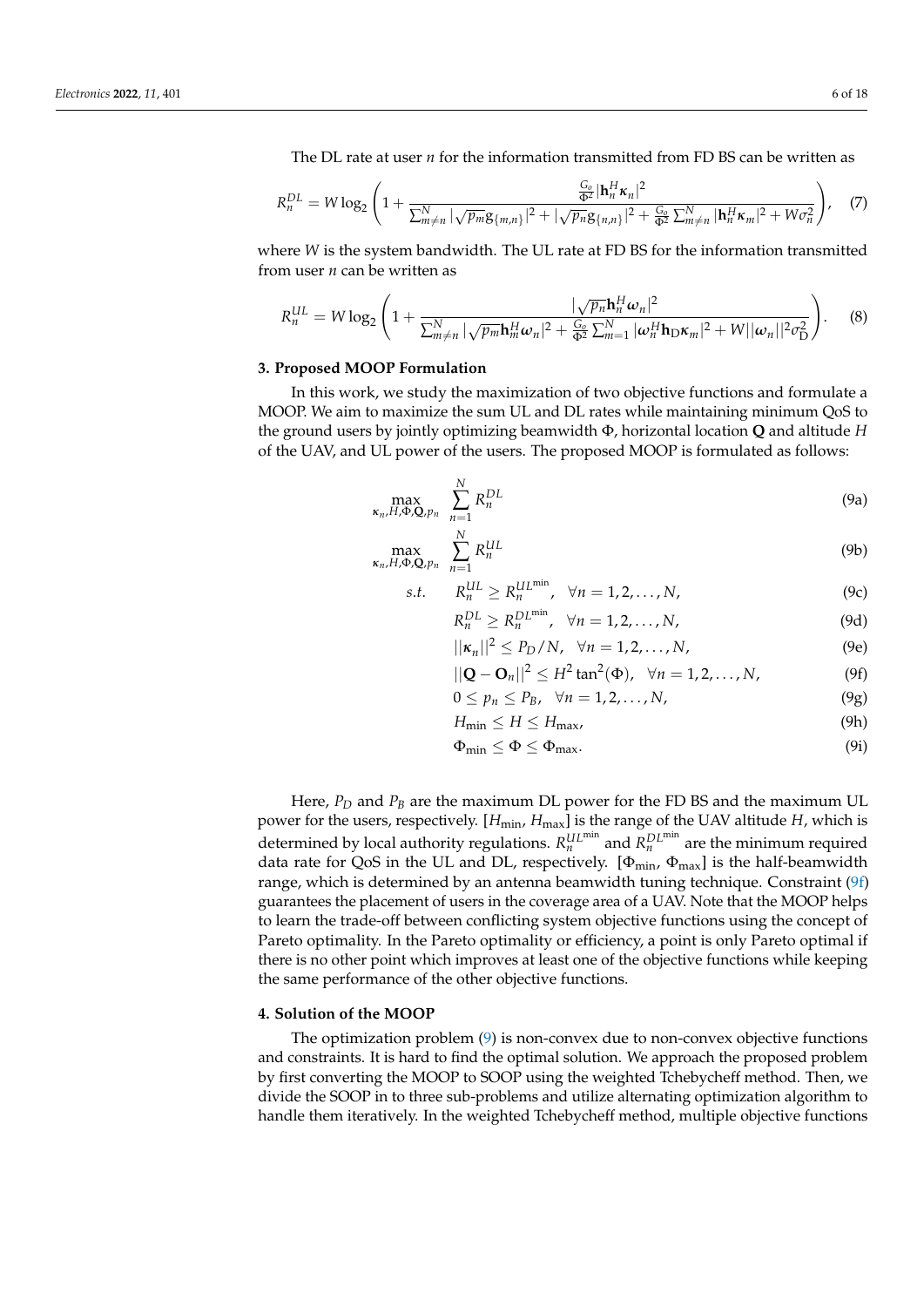are converted to a single objective by applying weights to each objective functions. The problem [\(9\)](#page-6-3) can be reformulated as the following SOOP.

$$
\max_{\kappa_n, H, \Phi, \mathbf{Q}, p_n} \sum_{n=1}^N \left( \alpha R_n^{UL} + (1 - \alpha) R_n^{DL} \right) \tag{10a}
$$

$$
s.t. \t R_n^{UL} \ge R_n^{UL^{\min}}, \quad \forall n = 1, 2, \dots, N,
$$
\t(10b)

<span id="page-7-3"></span><span id="page-7-2"></span><span id="page-7-1"></span>
$$
R_n^{DL} \ge R_n^{DL^{\min}}, \quad \forall n = 1, 2, \dots, N,
$$
\n(10c)

$$
||\kappa_n||^2 \le P_D/N, \quad \forall n = 1, 2, \dots, N,
$$
 (10d)

$$
||\mathbf{Q} - \mathbf{O}_n||^2 \le H^2 \tan^2(\Phi), \ \ \forall n = 1, 2, ..., N,
$$
 (10e)

$$
0 \le p_n \le P_B, \quad \forall n = 1, 2, \dots, N,
$$
\n(10f)

$$
H_{\min} \le H \le H_{\max},\tag{10g}
$$

<span id="page-7-0"></span>
$$
\Phi_{\min} \le \Phi \le \Phi_{\max},\tag{10h}
$$

where  $\alpha$  is weighting coefficient. The weighted Tchebycheff method guarantees to generate a set of Pareto optimal points, even for a non-convex MOOP. The problem [\(10\)](#page-7-0) is still non-convex due to non-convex objective function [\(10a\)](#page-7-1) and constraints [\(10b\)](#page-7-2) and [\(10c\)](#page-7-3). We divide the SOOP into three sub-problems that are described in the three subsequent subsections.

#### *4.1. Optimal Downlink Beamformer*

With fixed values for *H*,  $\Phi$ , **Q**, and  $p_n$ , problem [\(10\)](#page-7-0) can be reformulated as the following sub-problem 1:

Sub-problem 1 : 
$$
\max_{\kappa_n} \sum_{n=1}^{N} \left( \alpha R_n^{UL} + (1 - \alpha) R_n^{DL} \right)
$$
 (11a)

$$
s.t. \ R_n^{UL} \ge R_n^{UL^{\min}}, \ \ \forall n = 1, 2, \dots, N,
$$
 (11b)

<span id="page-7-5"></span>
$$
R_n^{DL} \ge R_n^{DL^{\min}}, \quad \forall n = 1, 2, \dots, N,
$$
 (11c)

<span id="page-7-4"></span>
$$
||\kappa_n||^2 \le P_D/N, \quad \forall n = 1, 2, \dots, N. \tag{11d}
$$

Since,  $\kappa_n$  is the only optimization variable in problem [\(11\)](#page-7-4), the constraints that are not associated with  $\kappa_n$  are not required. The problem [\(11\)](#page-7-4) is still non-convex for the following two main reasons: (*i*) a multi-user interference term in the DL rate and (*ii*) an increasing function  $\kappa_n$  of DL rate exists, while there is a decreasing function for the UL rate, which makes objective [\(11a\)](#page-7-5) a difference of two concave functions. Therefore, we proceed with the ZF approach to simplify problem [\(11\)](#page-7-4). We assume that for user *n*, DL beamformer vector  $\kappa_n$  creates a null in the direction of the SI channel  $\textbf{h}_{\rm D}$  at the FD BS. Additionally, for user *n*, the projections of the channel vector  $h_n$  on the DL beamformer vectors of remaining *N* − 1 users are 0. In other words, the following holds:  $\mathbf{h}_D \kappa_n = 0, \forall n = 1, 2, ..., N$ , and  $$ 

In order to solve problem [\(11\)](#page-7-4) efficiently, we reformulate the problem by adopting a semi-definite programming (SDP) method. To assist the SDP, we define  $\mathbf{K}_n = \kappa_n \kappa_n^H$ ,  $\mathbf{H}_{\rm D} = \mathbf{h}_{\rm D} \mathbf{h}_{\rm D}^H$ , and  $\mathbf{H}_n = \mathbf{h}_n \mathbf{h}_{\rm n}^H$ . The simplified SDP problem is given by: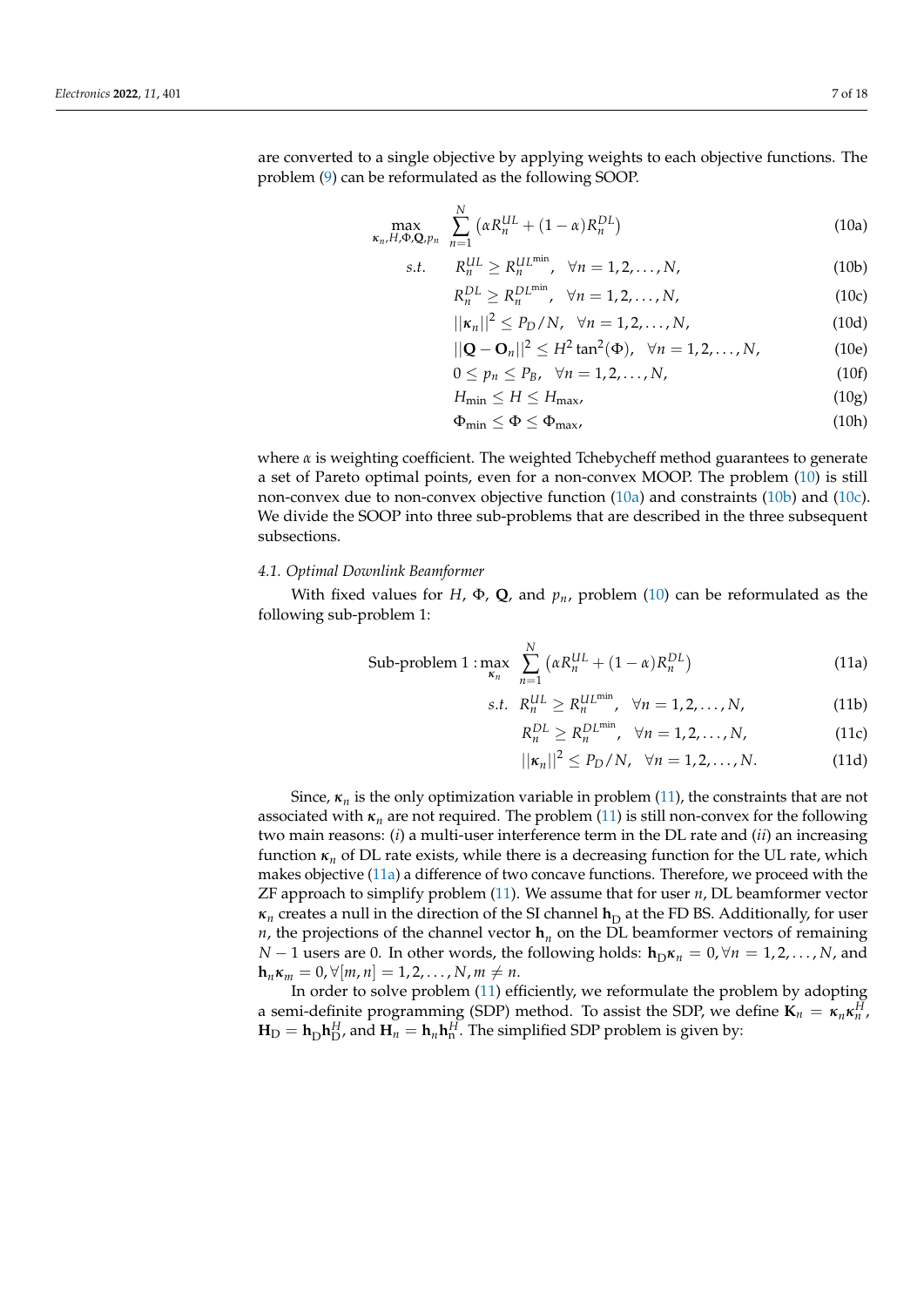$$
\max_{\mathbf{K}_n} \sum_{n=1}^N (1-\alpha) W \log_2 \left( 1 + \frac{\frac{G_0}{\Phi^2} \text{Trace}(\mathbf{H}_n \mathbf{K}_n)}{\sum_{m \neq n}^N |g_{\{m,n\}}|^2 p_m + |g_{\{n,n\}}|^2 p_n + W \sigma_n^2} \right) \tag{12a}
$$

s.t. 
$$
W \log_2 \left( 1 + \frac{\frac{G_0}{\Phi^2} \text{Trace}(\mathbf{H}_n \mathbf{K}_n)}{\sum_{m \neq n}^N |g_{\{m,n\}}|^2 p_m + |g_{\{n,n\}}|^2 p_n + W \sigma_n^2} \right) \ge R_n^{D L^{min}}, \ \forall n = 1, 2, ..., N,
$$
\n(12b)

$$
Trace(\mathbf{K}_n) = P_D/N, \quad \forall n = 1, 2, \dots, N,
$$
\n(12c)

$$
\mathbf{K}_n \succeq 0, \quad \forall n = 1, 2, \dots, N,
$$
\n
$$
(12d)
$$

$$
Trace(\mathbf{H}_{\mathbf{D}}\mathbf{K}_n) = 0, \quad \forall n = 1, 2, \dots, N,
$$
\n(12e)

<span id="page-8-0"></span>
$$
\text{Trace}(\mathbf{H}_{\mathbf{m}}\mathbf{K}_n) = 0, \quad \forall (n,m) = 1, 2, \dots, N, \ m \neq n,
$$
\n
$$
(12f)
$$

$$
Rank(K_n) \le 1, \quad \forall n = 1, 2, \dots, N. \tag{12g}
$$

The problem  $(12)$  is still non-convex because of the rank constraint  $(12g)$ . Rank constrained problems are usually non-polynomial hard problems. Therefore, we relaxed the constraint  $(12g)$  by removing it from the SDP problem [\(12\)](#page-8-0). The relaxed problem is given by:

$$
\max_{\mathbf{K}_n} \sum_{n=1}^N (1-\alpha) W \log_2 \left( 1 + \frac{\frac{G_0}{\Phi^2} \text{Trace}(\mathbf{H}_n \mathbf{K}_n)}{\sum_{m \neq n}^N |g_{\{m,n\}}|^2 p_m + |g_{\{n,n\}}|^2 p_n + W \sigma_n^2} \right) \tag{13a}
$$

s.t. 
$$
W \log_2 \left( 1 + \frac{\frac{G_0}{\Phi^2} \text{Trace}(\mathbf{H}_n \mathbf{K}_n)}{\sum_{m \neq n}^N |g_{\{m,n\}}|^2 p_m + |g_{\{n,n\}}|^2 p_n + W \sigma_n^2} \right) \ge R_n^{DL^{\text{min}}}, \forall n = 1, 2, ..., N,
$$
 (13b)

$$
Trace(\mathbf{K}_n) = P_D/N, \quad \forall n = 1, 2, \dots, N,
$$
\n(13c)

$$
\mathbf{K}_n \succeq 0, \quad \forall n = 1, 2, \dots, N,
$$
\n
$$
(13d)
$$

<span id="page-8-6"></span>
$$
Trace(\mathbf{H}_{\mathbf{D}}\mathbf{K}_n) = 0, \quad \forall n = 1, 2, \dots, N,
$$
\n(13e)

$$
\text{Trace}(\mathbf{H}_{\mathbf{m}}\mathbf{K}_n) = 0, \quad \forall (n,m) = 1, 2, \dots, N, \ m \neq n. \tag{13f}
$$

The problem [\(13\)](#page-8-1) is known as a semi-definite relaxed (SDR) problem. Additionally, it is a convex problem and can be efficiently solved using convex problem solvers such as CVX [\[31\]](#page-18-18). Once solved,  $\kappa_n^*$  can be found using the eigenvalue decomposition of  $\mathbf{K}_n$ . The solution of problem [\(13\)](#page-8-1) is optimal if the obtained matrix  $K_n$  is Rank 1. Otherwise, it provides a lower bound for the problem [\(12\)](#page-8-0). For the case when  $\text{Rank}(\mathbf{K}_n) \geq 1, \forall n = 1$ 1, 2, . . . , *N*, there are multiple methods in literature to improve the solution [\[32,](#page-18-19)[33\]](#page-18-20). We follow the heuristic solution provided in [\[33\]](#page-18-20), which implies that for user *n*, choose  $\kappa_n^*$  as the principle eigenvector of **K***<sup>n</sup>* , which corresponds to the largest eigenvalue of **K***<sup>n</sup>* .

### *4.2. Optimal Coverage (Altitude and Beamwidth)*

With fixed  $\kappa_n^*$ , **Q**,  $\Phi$  and  $p_n$ , problem [\(10\)](#page-7-0) can be reformulated as the following subproblem 2a:

Sub-problem 2a : 
$$
\max_{H} \sum_{n=1}^{N} (\alpha A_n + (1 - \alpha) B_n)
$$
 (14a)

<span id="page-8-1"></span>
$$
s.t. \ A_n \ge R_n^{UL^{\min}}, \ \forall n = 1, 2, \dots, N,
$$
 (14b)

<span id="page-8-3"></span>
$$
B_n \ge R_n^{DL^{\min}}, \quad \forall n = 1, 2, \dots, N,
$$
 (14c)

$$
||\mathbf{Q} - \mathbf{O}_n||^2 \le H^2 \tan^2(\Phi), \ \ \forall n = 1, 2, ..., N,
$$
 (14d)

<span id="page-8-5"></span><span id="page-8-4"></span><span id="page-8-2"></span>
$$
H_{\min} \le H \le H_{\max},\tag{14e}
$$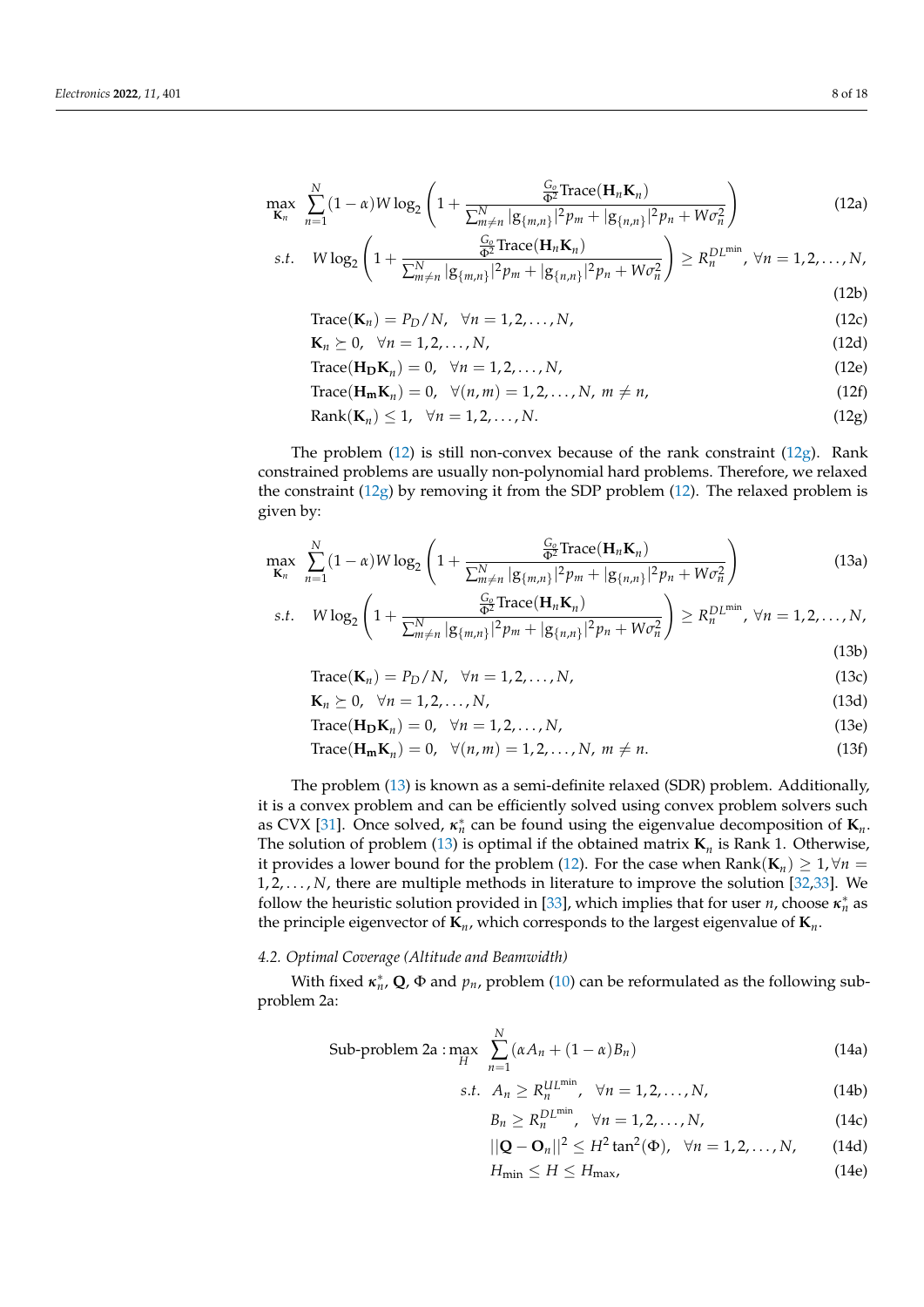where

$$
A_n = W \log_2 \left( 1 + \frac{|\mathbf{h}_n^H \boldsymbol{\omega}_n^* \sqrt{p_n}|^2}{W ||\boldsymbol{\omega}_n^*||^2 \sigma_D^2} \right),
$$
\n(15)

and

$$
B_n = W \log_2 \left( 1 + \frac{\frac{G_0}{\Phi^2} |\mathbf{h}_n^H \mathbf{x}_n^*|^2}{\sum_{m \neq n}^N |\sqrt{p_m} \mathbf{g}_{\{m,n\}}|^2 + |\sqrt{p_n} \mathbf{g}_{\{n,n\}}|^2 + W \sigma_n^2} \right) \tag{16}
$$

are the updated UL and DL rates after applying the ZF constraints of the DL beamformer, respectively. Similarly, with fixed *κ* ∗ *n* , **Q**, H and *pn*, problem [\(10\)](#page-7-0) can be reformulated as the following sub-problem 2b.

Sub-problem 2b : 
$$
\max_{\Phi} \sum_{n=1}^{N} (1 - \alpha) B_n
$$
 (17a)

$$
s.t. \quad B_n \ge R_n^{DL^{\min}}, \quad \forall n = 1, 2, \dots, N,
$$
\n
$$
(17b)
$$

$$
||\mathbf{Q} - \mathbf{O}_n||^2 \le H^2 \tan^2(\Phi), \quad \forall n = 1, 2, ..., N,
$$
 (17c)

<span id="page-9-3"></span><span id="page-9-2"></span><span id="page-9-1"></span><span id="page-9-0"></span>
$$
\Phi_{\min} \le \Phi \le \Phi_{\max}.\tag{17d}
$$

The problem [\(14\)](#page-8-2) and [\(17\)](#page-9-0) are convex optimization problems and can be solved using standard Lagrangian methods [\[34\]](#page-18-21). The Lagrangian functions of the convex problems are given by:

$$
\mathcal{L}(H, \lambda, \Omega, \delta) = \sum_{n=1}^{N} (\alpha A_n + (1 - \alpha)B_n) + \sum_{n=1}^{N} \Omega_n (B_n - R_n^{DL^{\min}}) + \sum_{n=1}^{N} \lambda_n (A_n - R_n^{UL^{\min}}) + \sum_{n=1}^{N} \delta_n (H^2 \tan^2(\Phi) - ||\mathbf{Q} - \mathbf{O}_n||^2).
$$
\n(18)

$$
\mathcal{L}(\Phi, \mathbf{U}, \mathbf{J}) = \sum_{n=1}^{N} (1 - \alpha) B_n + \sum_{n=1}^{N} U_n (B_n - R_n^{DL^{\min}}) + \sum_{n=1}^{N} J_n (H^2 \tan^2(\Phi) - ||\mathbf{Q} - \mathbf{O}_n||^2).
$$
 (19)

Here,  $\lambda = [\lambda_1, \ldots, \lambda_N] \geq 0$ ,  $\Omega = [\Omega_1, \ldots, \Omega_N] \geq 0$  and  $\delta = [\delta_1, \ldots, \delta_N] \geq 0$  are the Lagrange multipliers associated with constraints [\(14b\)](#page-8-3), [\(14c\)](#page-8-4) and [\(14d\)](#page-8-5) in problem [\(14\)](#page-8-2); and  $U = [U_1, \ldots, U_N] \geq 0$  and  $J = [J_1, \ldots, J_N] \geq 0$  are the Lagrange multipliers associated with constraints [\(17b\)](#page-9-1) and [\(17c\)](#page-9-2) in Problem [\(17\)](#page-9-0), respectively. Note that the positive values of the Lagrange multipliers are required to hold the constraints during the optimization process. The Karush–Kuhn–Tucker (KKT) conditions for the Lagrangian function in [\(18\)](#page-9-3) are as follows

<span id="page-9-4"></span>
$$
\frac{\partial \mathcal{L}}{\partial H} = 0,\tag{20}
$$

$$
\Omega_n(B_n - R_n^{DL^{\min}}) = 0, \ \ \forall n = 1, 2, ..., N,
$$
 (21)

$$
\lambda_n(A_n - R_n^{\text{UL}}) = 0, \quad \forall n = 1, 2, \dots, N,
$$
\n<sup>(22)</sup>

$$
\delta_n(H^2 \tan^2(\Phi) - ||\mathbf{Q} - \mathbf{O}_n||^2) = 0, \quad \forall n = 1, 2, ..., N.
$$
 (23)

Similarly, the KKT conditions for the Lagrangian function in [\(19\)](#page-9-4) are as follows:

$$
\frac{\partial \mathcal{L}}{\partial \Phi} = 0,\tag{24}
$$

$$
U_n(B_n - R_n^{DL^{\min}}) = 0, \ \ \forall n = 1, 2, ..., N,
$$
 (25)

$$
J_n(H^2 \tan^2(\Phi) - ||\mathbf{Q} - \mathbf{O}_n||^2) = 0, \quad \forall n = 1, 2, ..., N.
$$
 (26)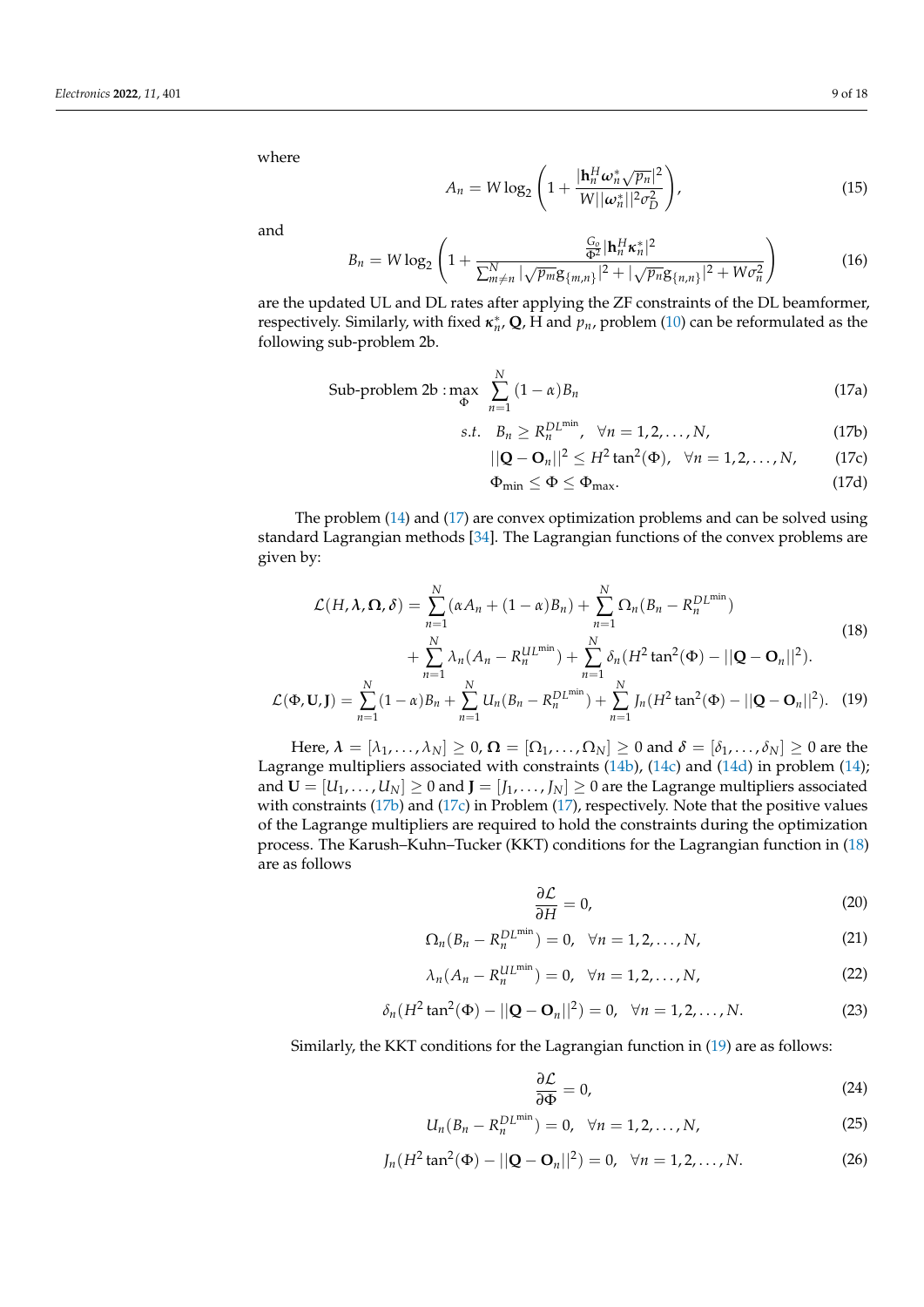Note that the optimal values of *H* and Φ should satisfy all the respective KKT conditions. We now use a sub-gradient method to find the optimal values of all the Lagrange multipliers. The sub-gradient equations for  $\lambda$ ,  $\Omega$ ,  $\delta$ , **U** and **J** are given by:

$$
\lambda_n(t+1) = [\lambda_n(t) + \beta_\lambda(A_n - R_n^{UL^{\min}})]^+, \ \forall n = 1, 2, \dots, N,
$$
 (27)

$$
\Omega_n(t+1) = [\Omega_n(t) + \beta_{\Omega}(B_n - R_n^{DL^{\min}})]^+, \ \forall n = 1, 2, ..., N,
$$
 (28)

$$
\delta_n(t+1) = [\delta_n(t) + \beta_\delta(H^2 \tan^2(\Phi) - ||\mathbf{Q} - \mathbf{O}_n||^2)]^+, \ \forall n = 1, 2, ..., N. \tag{29}
$$

$$
U_n(o+1) = [U_n(o) + \beta_U(B_n - R_n^{DL^{\min}})]^+, \ \forall n = 1, 2, ..., N,
$$
 (30)

$$
J_n(o+1) = [J_n(o) + \beta_J(H^2 \tan^2(\Phi) - ||\mathbf{Q} - \mathbf{O}_n||^2)]^+, \ \forall n = 1, 2, ..., N.
$$
 (31)

Here,  $β_λ$ ,  $β_Ω$ ,  $β_δ$ ,  $β_U$  and  $β_J$  are the positive gradient-search step sizes.  $λ_n(t)$ ,  $Ω_n(t)$ and  $\delta_n(t)$  are the values of the Lagrange multipliers at iteration *t*, and  $U_n(o)$  and  $J_n(o)$  are the values of the Lagrange multipliers at iteration *o*. Further, the optimal values of  $\lambda_n$ ,  $\Omega_n$ ,  $\delta$ *n*,  $U$ <sup>*n*</sup> and  $J$ <sup>*n*</sup> are used in their respective KKT conditions to find the optimal values of *H* and Φ. In the sub-gradient method, the optimal value of *H* should also satisfy constraint [\(14e\)](#page-8-2) and  $\Phi$  should also satisfy constraint [\(17d\)](#page-9-0) in problem [\(14\)](#page-8-2) and [\(17\)](#page-9-0), respectively. It is to be noted that the optimal values of  $H$  and  $\Phi$  are independently found using the sub-gradient method in iterative loops with iteration *t* (fixed Φ) and *o* (fixed *H*), respectively.

#### *4.3. Optimal UAV Location and Uplink Power*

For a fixed DL beamformer vector, altitude, and beamwidth, the problem [\(10\)](#page-7-0) can be reformulated as a following sub-problem 3.

Sub-problem 3: max 
$$
\sum_{n=1}^{N} (\alpha A_n + (1 - \alpha) B_n)
$$
 (32a)

$$
s.t. \quad A_n \ge R_n^{UL^{\min}}, \quad \forall n = 1, 2, \dots, N,
$$
\n
$$
(32b)
$$

<span id="page-10-1"></span>
$$
B_n \ge R_n^{DL^{\min}}, \quad \forall n = 1, 2, \dots, N,
$$
 (32c)

$$
||\mathbf{Q} - \mathbf{O}_n||^2 \le H^2 \tan^2(\Phi), \ \ \forall n = 1, 2, ..., N,
$$
 (32d)

<span id="page-10-0"></span>
$$
0 \le p_n \le P_B, \quad \forall n = 1, 2, \dots, N. \tag{32e}
$$

The problem [\(32\)](#page-10-0) is a non-convex optimization problem. Observing the updated DL rate of user *n* (i.e.,  $B_n$ ), the non-convexity in the problem [\(32\)](#page-10-0) is mainly due to the UL power of *N* − 1 users. We use an augmented Lagrangian method (ALM) to solve the non-convex problem [\[35\]](#page-18-22). In ALM, constraints are augmented to the objective function to create a Lagrangian function. More specifically, a quadratic penalty term is added to the Lagrangian function, which minimizes the duality gap. Additionally, the augmented Lagrangian method is locally convex, when the penalty parameter is sufficiently large. ALM comprises of two main steps in iterations: (i) maximizing the augmented Lagrangian function, and (ii) updating the Lagrange multipliers and penalty parameters, until convergence. Note that the multipliers and penalty parameters are fixed in each iteration and updated between iterations. After applying ALM on the problem [\(32\)](#page-10-0), the augmented Lagrangian function can be written as: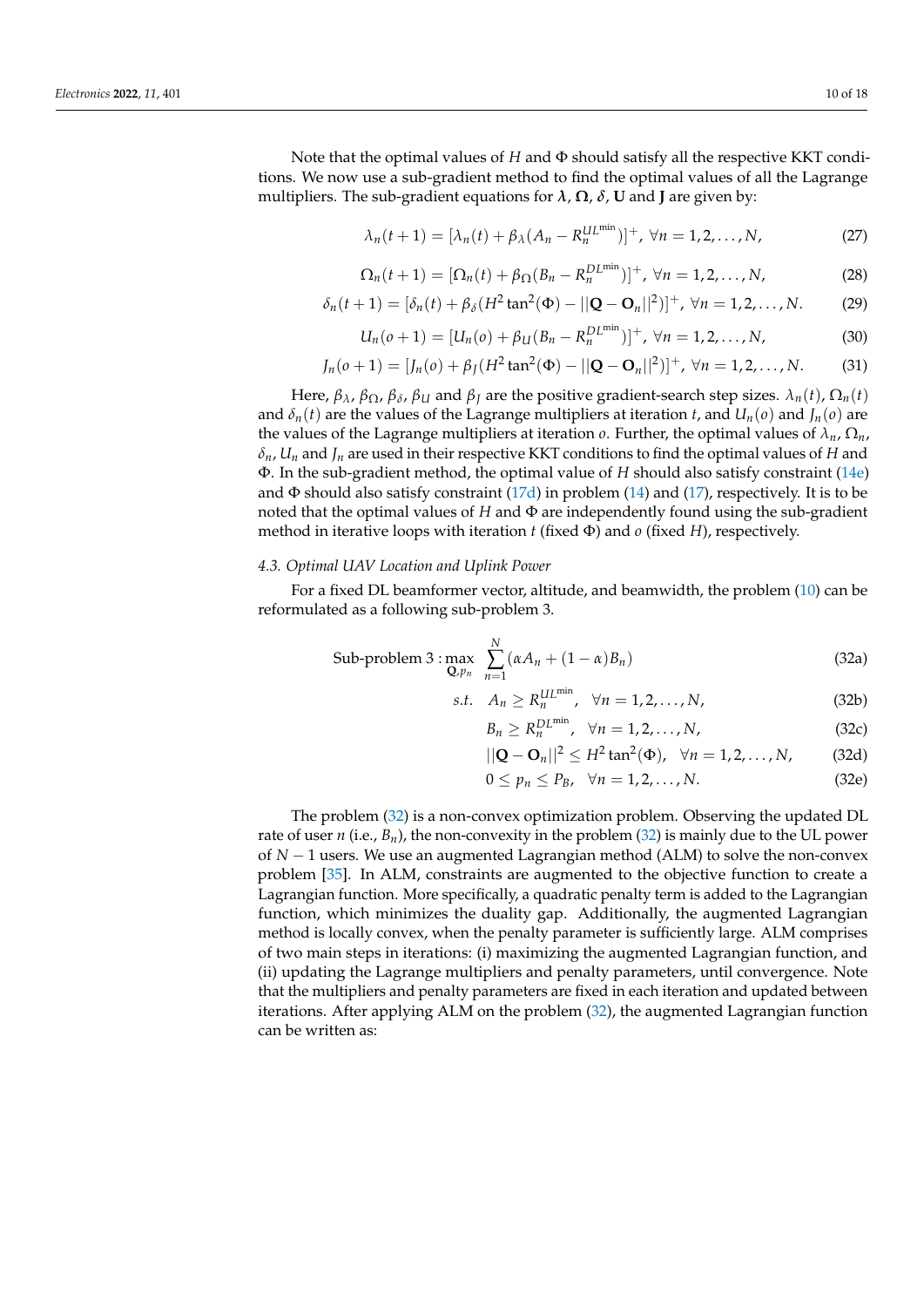<span id="page-11-0"></span>
$$
\mathcal{L}_{\mu,\gamma,\zeta,\iota,\tilde{\zeta}}(\mathbf{Q},p_n) = \alpha A_n + (1-\alpha)B_n + \frac{1}{2\tilde{\zeta}} \Big\{ \sum_{n=1}^N (\max\{0,\mu_n - \tilde{\zeta}(R_n^{UL^{\min}} - A_n)\})^2 - \mu_n^2) + \sum_{n=1}^N (\max\{0,\gamma_n - \tilde{\zeta}(R_n^{DL^{\min}} - B_n)\})^2 - \gamma_n^2) + \sum_{n=1}^N (\max\{0,\zeta_n - \tilde{\zeta}(H^2\tan^2(\Phi) - ||\mathbf{Q} - \mathbf{O}_n||^2)\})^2 - \zeta_n^2) + \sum_{n=1}^N (\max\{0,\iota_n - \tilde{\zeta}(p_n - p_B)\})^2 - \iota_n^2) \Big\}.
$$
\n(33)

Here,  $\mu = [\mu_1, \dots, \mu_N]$ ,  $\gamma = [\gamma_1, \dots, \gamma_N]$ ,  $\zeta = [\zeta_1, \dots, \zeta_N]$  and  $\iota = [\iota_1, \dots, \iota_N]$  are the Lagrange multipliers associated with constraints [\(32b\)](#page-10-1)–[\(32e\)](#page-10-0) in problem [\(32\)](#page-10-0), respectively. *ξ* is the adjustable penalty parameter. As discussed, we need to maximize L*µ***,***γ***,***ζ***,***ι*,*<sup>ξ</sup>* (**Q**, *pn*) and update the Lagrange multipliers  $(\mu, \gamma, \zeta, \iota)$  and the penalty parameter  $(\zeta)$ . For an implementation, an iterative algorithm can be utilized to solve the Lagrangian function in [\(33\)](#page-11-0). Moreover, the Lagrange multipliers and the penalty parameter at stage (*l*) are updated as follows:

<span id="page-11-1"></span>
$$
\mu_n^{(l+1)} = \max\{0, \mu_n^{(l)} - \xi(R_n^{UL^{\min}} - A_n(p_n^{(l)}, \mathbf{Q}^{(l)}))\}, \forall n = 1, 2, ..., N,
$$
\n(34)

$$
\gamma_n^{(l+1)} = \max\{0, \gamma_n^{(l)} - \xi(R_n^{DL^{\min}} - B_n(p_n^{(l)}, \mathbf{Q}^{(l)}))\}, \forall n = 1, 2, ..., N,
$$
\n(35)

$$
\zeta_n^{(l+1)} = \max\{0, \zeta_n^{(l)} - \xi((H^{(l)})^2 \tan^2(\Phi^{(l)}) - ||\mathbf{Q}^{(l)} - \mathbf{O}_n||^2)\}, \forall n = 1, 2, ..., N,
$$
 (36)

$$
u_n^{(l+1)} = \max\{0, u_n^{(l)} - \xi(P_B - p_n^{(l)})\}, \forall n = 1, 2, ..., N,
$$
\n(37)

$$
\xi^{(l+1)} = 2\xi^{(l)}.
$$
\n(38)

Here,  $\mu_n^{(l+1)}$ ,  $\gamma_n^{(l+1)}$ ,  $\zeta_n^{(l+1)}$ , and  $\iota_n^{(l+1)}$  are the updated values of Lagrange multipliers,  $\zeta^{(l+1)}$  is the updated value of penalty parameter,  $p_n^{(l)}$  and  $\mathbf{Q}^{(l)}$  are the optimized values of the UL power of users, and the horizontal location of the UAV at stage *l*. Note that to satisfy the lower bound of constraint [\(32e\)](#page-10-0), we select  $p_n^{(l)} = \max(0, p_n^{(l)})$  for each user *n*, where  $p_n^{'(l)}$  is the optimized value calculated in the first step (maximization) of ALM at stage *l*.

#### *4.4. Proposed Joint Optimization Algorithm*

In this work, we propose a joint optimization algorithm to solve the DL beamformer, beamwidth, altitude, and location of the UAV and also the UL power from the users in a UAV based multi-user FD communication network. Algorithm [1](#page-12-0) illustrates the method and clarifies the joint optimization. It utilizes an alternating optimization approach which is shown in Figure [2.](#page-12-1) The algorithm comprises of three main parts as follows: Initialization, where the initial values of optimization variables, Lagrange multipliers and other variables are set; Iterative loop 1 (steps 2–21), where sub-problem 1 and sub-problem 2 (both a and b) are solved using the CVX program and the sub-gradient method, respectively; Iterative loop 2 (steps 13–18), where sub-problem 3 is solved using the ALM. Note that the loop 2 is a nested loop of the loop 1. Loop 2 iteratively runs until the convergence of ALM and loop 1 iteratively runs until all the optimization variables are converged or maximum number of iterations  $\hat{v}$  is achieved.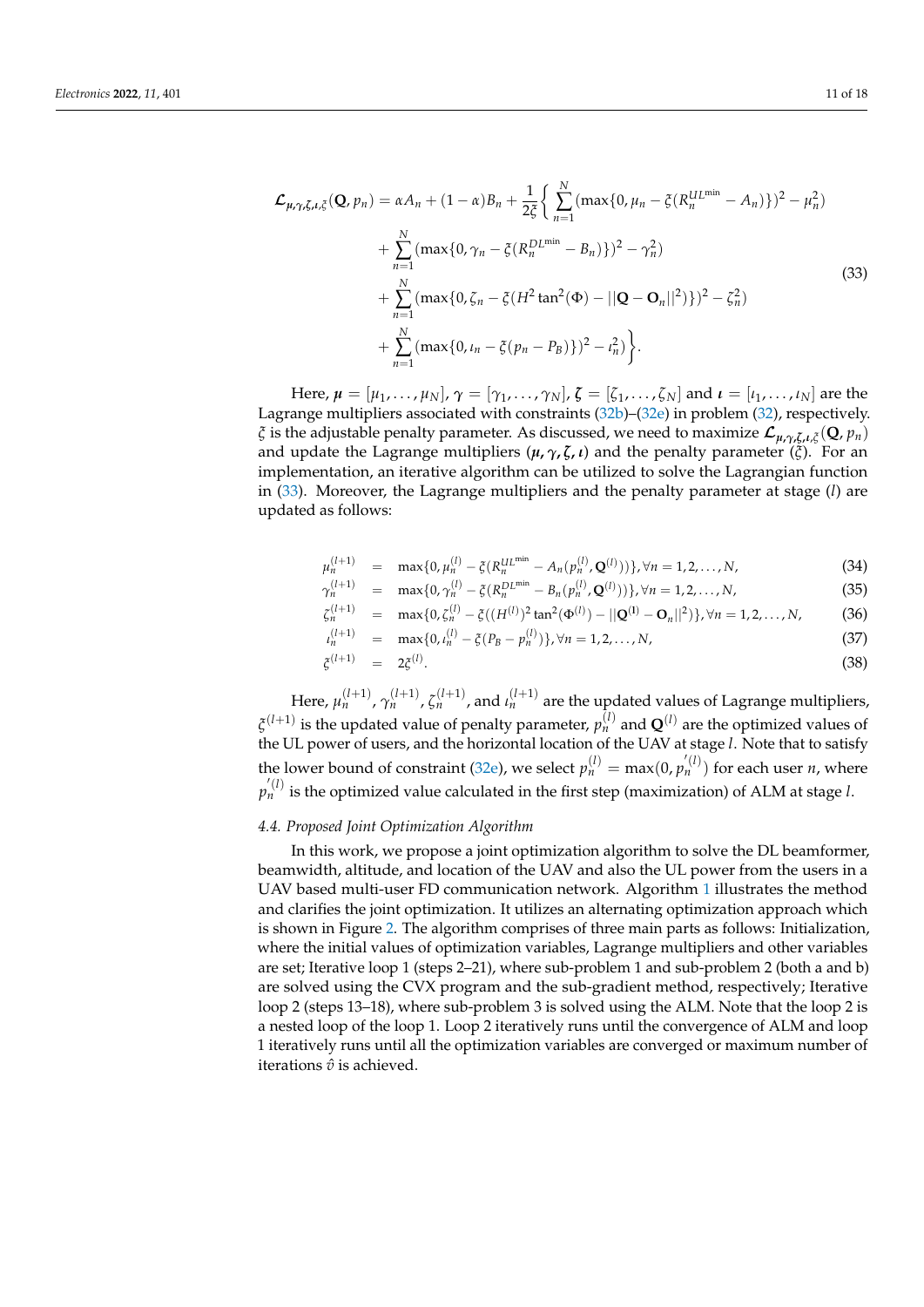<span id="page-12-1"></span>

**Figure 2.** Alternating optimization method for the proposed problem.

**Algorithm 1:** Proposed Solution for Joint Optimization

- <span id="page-12-0"></span>1: **Initialize**: set tolerance *ρ*, max iteration  $\hat{v}$ , iteration  $v = 0$ , penalty parameter ( $\zeta^{(0)}$ ), and initial values of  $p_n^{(0)}$ ,  $\mathbf{Q}^{(0)}$ ,  $\Phi^{(0)}$ ,  $H^{(0)}$ ,  $\pmb{\mu}^{(0)}$ ,  $\pmb{\gamma}^{(0)}$ ,  $\pmb{\zeta}^{(0)}$  and  $\pmb{\iota}^{(0)}$
- 2: **Repeat**
- 3: With fixed  $p_n^*(v)$ ,  $\Phi^*(v)$ ,  $H^*(v)$ ,  $\mathbf{Q}^*(v)$ , calculate  $\mathbf{K}_n^*(v)$  using the solution of sub-problem 1.
- 4: **For** *n* = 1 to *N*
- 5: **If:** Rank  $(K_n^*(v)) = 1$
- 6: Calculate  $\kappa_n^*(v)$  using the eigen value decomposition of  $\mathbf{K}_n^*(v)$
- 7: **Else:**
- 8: Choose  $\kappa_n^*(v)$  as the principle eigen vector of  $\mathbf{K}_n^*(v)$ , which corresponds to largest eigen value of  $\mathbf{K}_{n}^{*}(\bar{v})$
- 9: **End If**
- 10: **End For**
- 11: With fixed  $\kappa_n^*(v)$ ,  $p_n^*(v)$ ,  $\Phi^*(v)$  and  $\mathbf{Q}^*(v)$  Calculate  $H^*(v)$  as a solution of sub-problem 2a
- 12: With fixed  $\kappa_n^*(v)$ ,  $p_n^*(v)$ ,  $H^*(v)$  and  $\mathbf{Q}^*(v)$  Calculate  $\Phi^*(v)$  as a solution of sub-problem 2b
- 13: **Initialize**:  $l = 0$
- 14: **Repeat**
- 15: With fixed  $\kappa_n^*(v)$ ,  $H^*(v)$  and  $\Phi^*(v)$  , calculate  $\mathbf{Q}^{(l)}$ ,  $p_n^{(l)}$  as a solution of max  $\mathbf{Q}_{p_n}$

 $\mathcal{L}_{\mu, \gamma, \zeta, \iota, \zeta}(\mathbf{Q}, p_n)$  in [\(33\)](#page-11-0)

- 16: Update  $\mu^{(l+1)}$ ,  $\gamma^{(l+1)}$ ,  $\zeta^{(l+1)}$  and  $\iota^{(l+1)}$  by [\(34\)](#page-11-1)–[\(37\)](#page-11-1), respectively.
- 17: Update penalty parameter *ξ* (*l*+1) by [\(38\)](#page-11-1)
- 18: Increment *l* by 1.
- 19: **Until convergence**
- 20: Set  $p_n^*(v+1) = p_n^{(l)}$  and  $\mathbf{Q}^*(v+1) = \mathbf{Q}^{(l)}$
- 21: Increment *v* by 1.
- 22: **Until convergence or**  $v \leq \hat{v}$
- 23: Optimized values of *κn*, *pn*, **Q**, Φ and *H* are found

## *4.5. Complexity and Convergence Analysis*

The computational complexity in Algorithm [1](#page-12-0) is dominated by (i) step 3, where the DL beamformer of the UAV for each user *n* is calculated by using SDR problem [\(13\)](#page-8-1) in a CVX program, (ii) steps 11–12, where the altitude and beamwidth of the UAV are optimized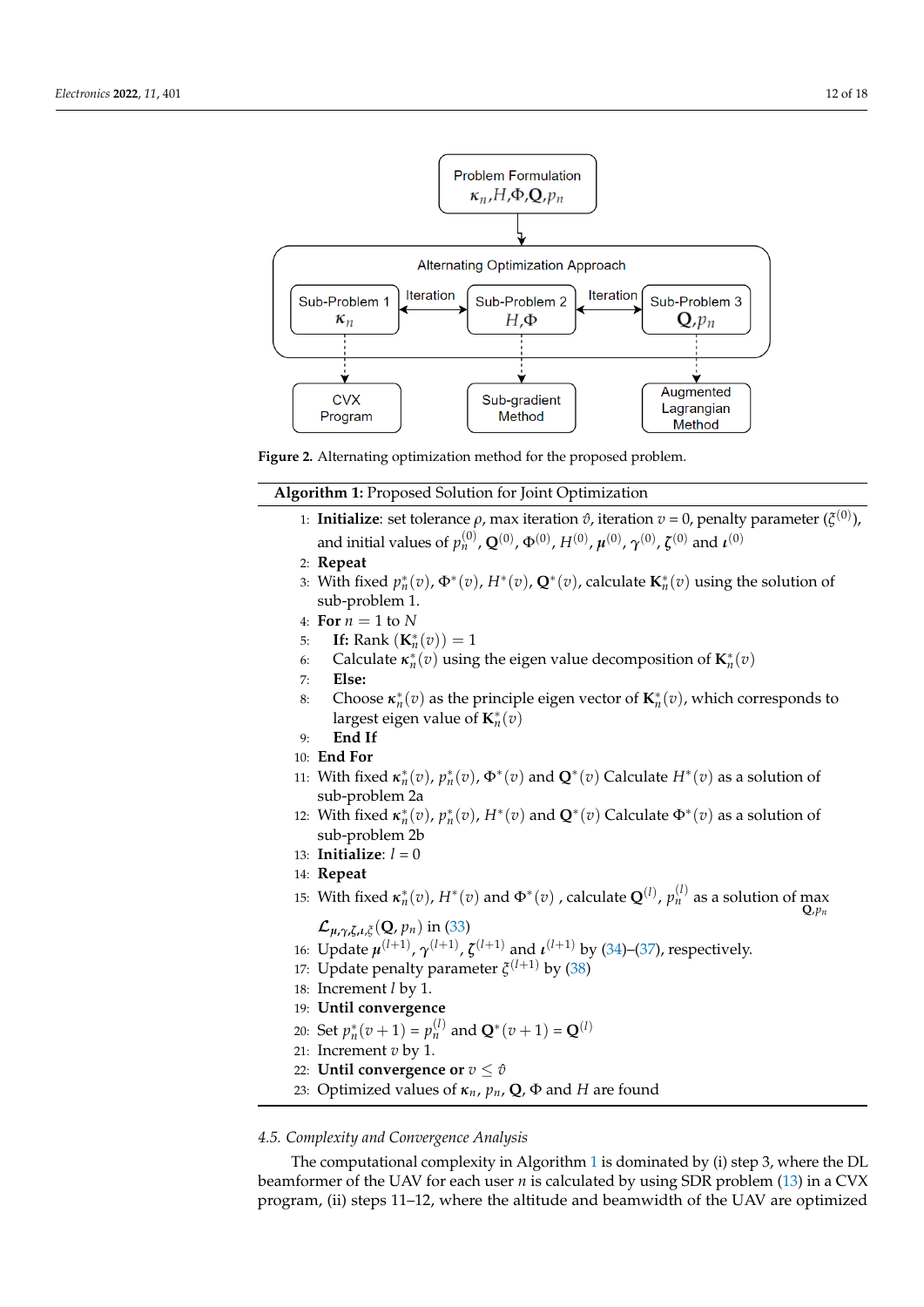by using the sub-gradient method, and (iii) steps 14–19, where the horizontal location of the UAV and UL power of the users are independently optimized by using ALM. The complexity order for handling sub-problem 1 is  $O(max(N, M_T)^4 M_T^{1/2} \log(1/\rho))$  [\[32\]](#page-18-19), for sub-problem 2a and 2b is  $O(N/\rho^2)$ , and for sub-problem 3 is  $O(L^2)$ , where  $\rho > 0$  is the solution accuracy. Therefore, the overall complexity of the proposed joint optimization Algorithm [1](#page-12-0) is  $O(\hat{v}(\max(N, M_T)^4 M_T^{1/2} \log(1/\rho) + 2N/\rho^2 + L^2)).$ 

The convergence rate of the CVX program depends on the precision value, which can be manually-defined in the toolbox. For the sub-gradient method, the convergence rate is  $1/\rho^2$ . On the other hand, the convergence of ALM mainly relies on the adjustable penalty parameter (*ξ*). Generally, a faster convergence rate is obtained by a large penalty parameter. Additionally, the convergence rate tends to a constant value, which is proportional to the ratio (1/ $\zeta$ ), where  $\zeta$  is greater than a threshold value  $\overline{\zeta} > 0$ .

#### <span id="page-13-0"></span>**5. Numerical Results**

In this section, we present the simulation based results to validate our proposed optimization algorithm. The simulation parameters are given as follows. We consider that the MIMO FD UAV is equipped with  $M_T = 8$  antennas and deployed to serve  $N = 5$ FD ground users which are located randomly in the circle with radius 100 meters. The minimum and maximum altitudes of the UAV are  $H_{\text{min}} = 50$  meters and  $H_{\text{max}} = 200$ meters. The QoS parameters are selected as  $R_n^{UL^{min}} = R_n^{DL^{min}} = 100$  Kbps. The FD system bandwidth *W* is 10 MHz. The beamwidth range is between  $\Phi_{\text{min}} = 0.2$  radians and  $\Phi_{\rm max}$ = 1.2 radians. The UL reference channel gain  $g_o = 1.42 \times 10^{-2}$ . The noise power values at the UAV and users are  $\sigma_{\rm D}^2 = \sigma_{\rm n}^2 = -169$  dBm/Hz.

For performance comparison, we consider following two baseline FD algorithms by fixing optimization variables in Algorithm [1:](#page-12-0) (*i*) fixed UAV location, where the location of the UAV is fixed and randomly chosen inside the radius *rc*, and (*ii*) fixed coverage (similar to the approach in [\[13\]](#page-18-0)), where the altitude and beamwidth of the UAV are fixed and randomly chosen to satisfy constraint [\(9f\)](#page-6-2).

We analyze the performance of the proposed system and validate its dependency on the maximum DL power in Figures [3](#page-14-0) and [4.](#page-14-1) The maximum achievable sum FD rate for  $\alpha = 0.5$ ,  $P_B = -10$  dBm and different values of maximum DL power  $P_D$  is shown in Figure [3.](#page-14-0) Similarly, the maximum achievable sum UL and DL rates are shown separately in Figure [4.](#page-14-1) It can be seen in Figure [3](#page-14-0) that the sum FD rate is an increasing function with respect to the maximum DL power for all the considered algorithms. In Figure [4,](#page-14-1) the sum DL rate increases with  $P_D$  while the sum UL rate is constant and does not depend on the  $P_D$  due to the feasibility of constraint [\(13e\)](#page-8-6) in problem [\(13\)](#page-8-1). Moreover, even after the lower value of  $P_B$  than  $P_D$  and equal weights for UL and DL objectives, the sum UL rate is higher than the sum DL rate. This is mainly because of the co-channel interference which reduces the DL SINR at the users. The performance comparison of the algorithms shows that the proposed algorithm outperforms the other baseline algorithms because the proposed algorithm considers the joint optimization of DL beamfomer, beamwidth, altitude, and location of the UAV, as well as the UL power of the users. Additionally, we observed that the UAV's coverage optimization is more crucial than the location and it significantly improves the FD performance. It can be seen in Figure [3](#page-14-0) that the fix UAV location algorithm has improved FD rate values than the fix coverage algorithm due to optimized altitude and beamwidth.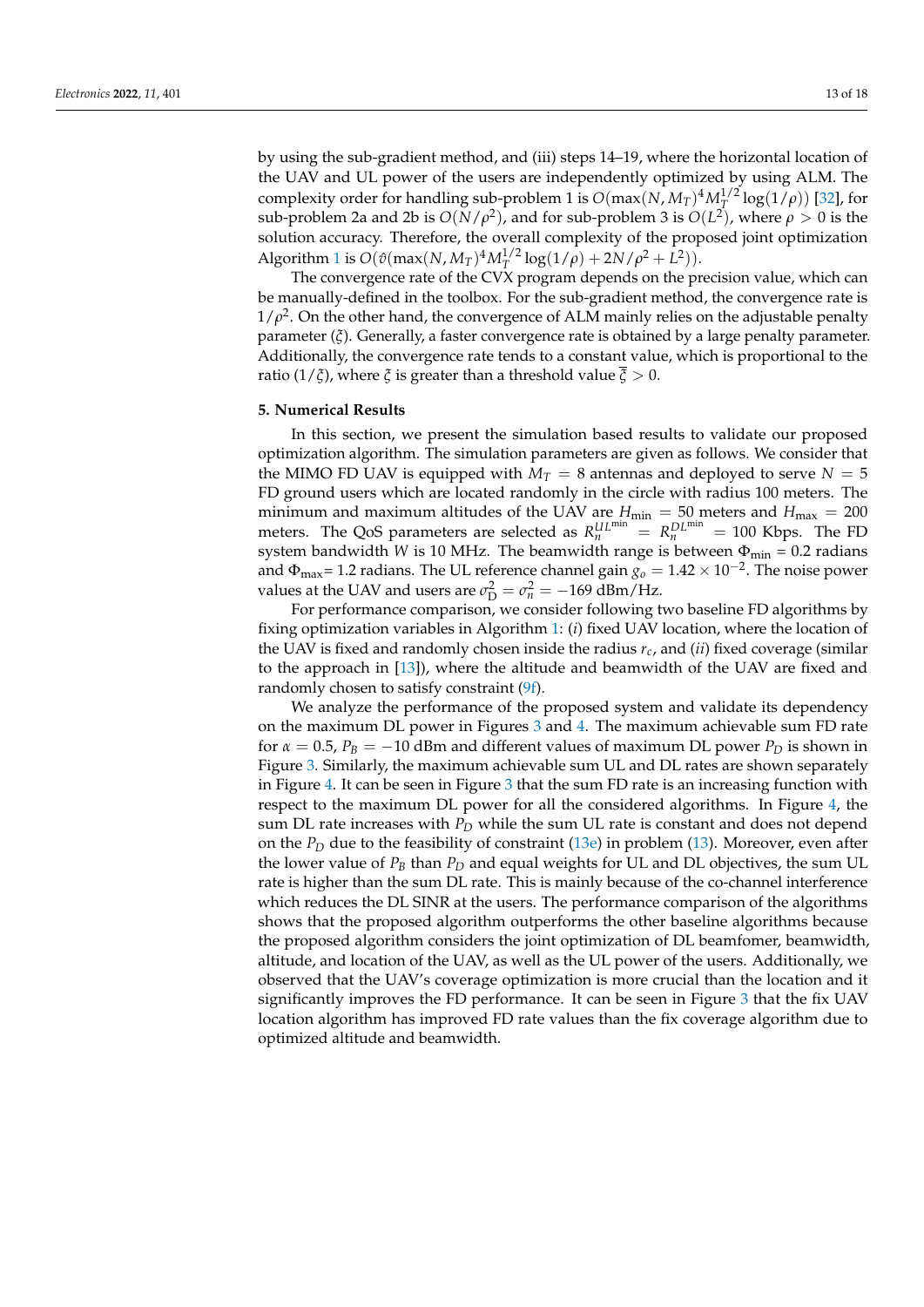<span id="page-14-0"></span>

**Figure 3.** Maximum achievable sum FD rate versus maximum DL power.

<span id="page-14-1"></span>

**Figure 4.** Maximum achievable sum DL and sum UL rate versus maximum DL power.

We analyze the trade-off between sum UL and sum DL rates of the proposed system in Figure [5.](#page-15-0) The trade-off region for  $P_D = 33.97$  dBm is obtained by varying the weight coefficient *α* from 0.1 to 0.9. As expected, the sum DL rate decreases, while sum UL rate increases with *α*. From numerical results, it can be seen that the proposed algorithm provides improvement in the sum UL and DL rates compared to the baseline algorithms. To balance the rate performance on the UL and DL, *α* can be optimized through one dimensional search. In the case, where UL or DL is the only priority then *α* can be chosen as 1 or 0 in the proposed algorithm, respectively.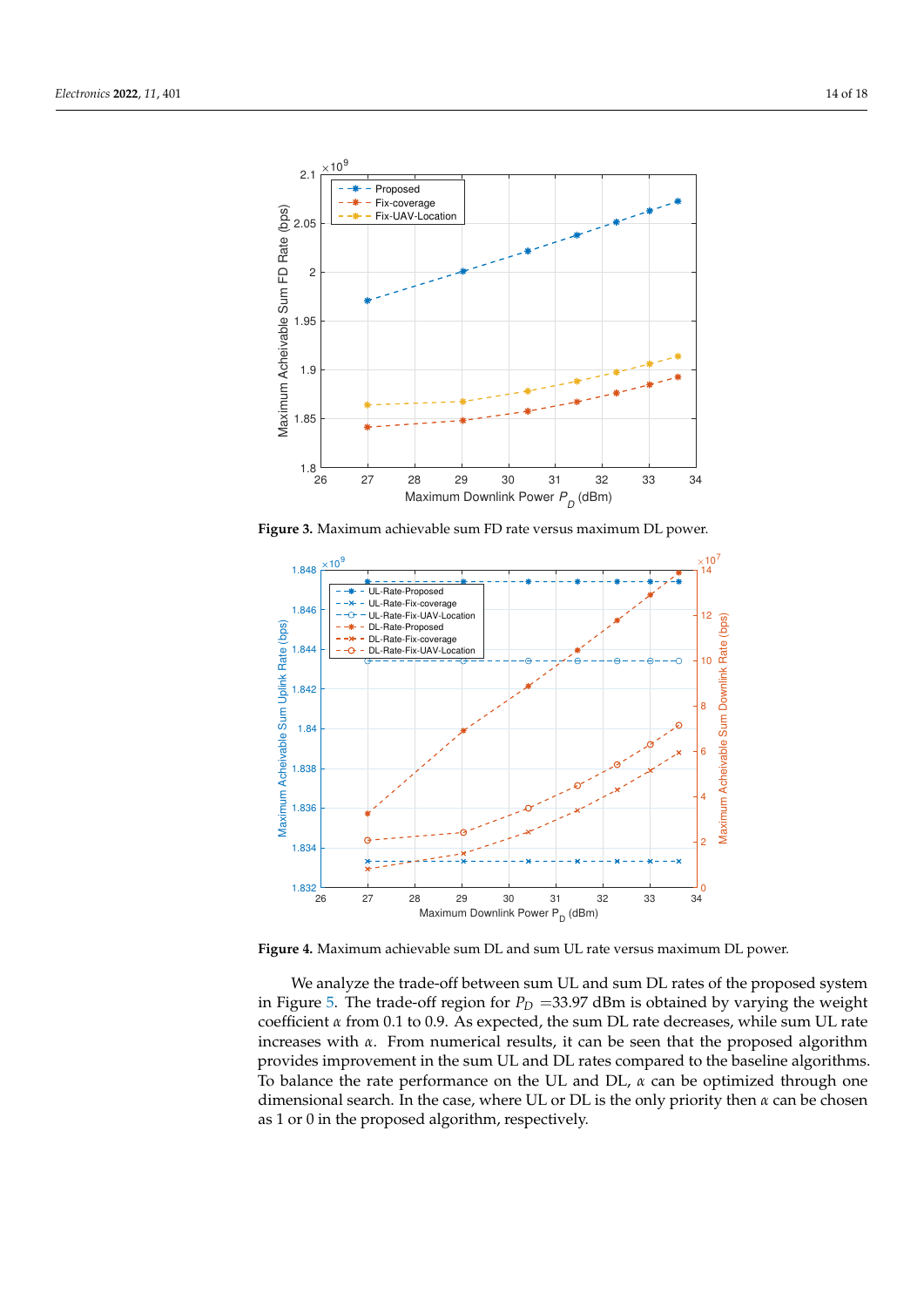<span id="page-15-0"></span>

**Figure 5.** Trade-off region between sum UL and sum DL rates.

In addition, we also calculated the FD energy efficiency (EE) as

$$
EE = \frac{\sum_{n=1}^{N} \alpha R_n^{UL} + (1 - \alpha) R_n^{DL}}{P_D + \sum_{n=1}^{N} p_n},
$$
\n(39)

where  $P_D + \sum_{n=1}^{N} p_n$  is the total FD power consumption. We examine the FD link power consumption in the proposed system by altering the maximum DL power. Figure [6](#page-15-1) shows the maximum achievable FD energy efficiency for different values of  $P_D$ . For all the considered algorithms, EE degrades with the increment in *PD*, mainly due to increased power consumption in the DL. It can be seen that the proposed algorithm has marginal EE improvement compared to the other baseline algorithms.

<span id="page-15-1"></span>

**Figure 6.** Maximum achievable FD energy efficiency versus maximum DL power *PD*.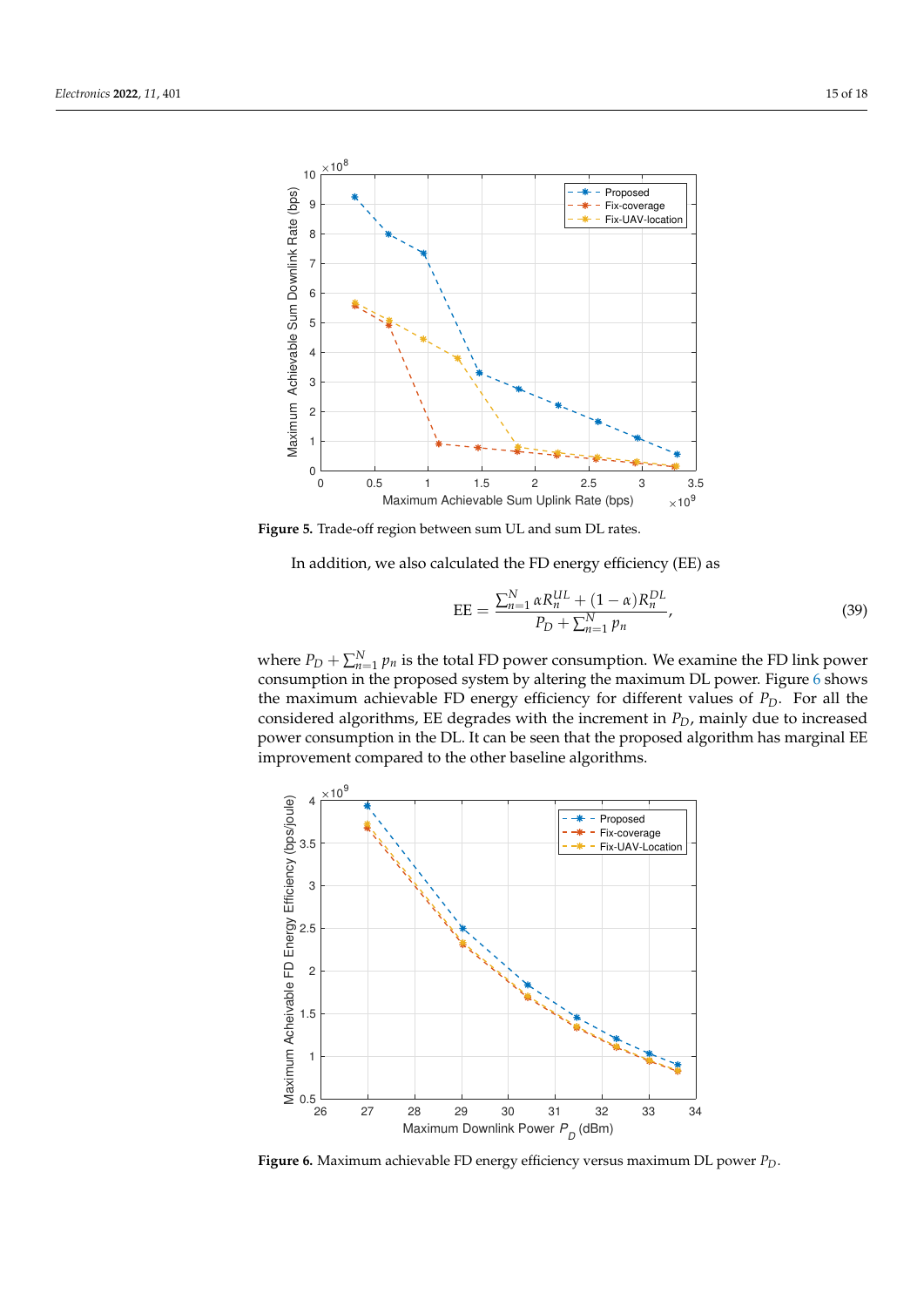To show the impact of the coverage area on sum UL and DL rates, we optimize sum UL and DL rates using fixed coverage algorithm for different values of coverage area radius  $r_c$  and show the results in Figure [7.](#page-16-0) It is easy to see that both the sum rates decreases with increase in the coverage area and the effect is more prominent in the DL. Finally, we compare the proposed FD system with the similar HD system. In other words, we consider that the UAV and users are equipped with HD radio in Figure [1,](#page-4-0) where  $M_T$  antennas are utilized for transmission and reception at separate and equal time instants. Therefore, we consider that  $R_n^{UL-HD} = 0.5R_n^{UL}$ ,  $R_n^{DL-HD} = 0.5R_n^{DL}$ , and co-channel and self interference are neglected. Figure [8](#page-16-1) shows the performance comparison between proposed FD and HD systems. For fair comparison, we consider that maximum UL and DL powers in the HD system are equal and defined by a single variable *P* in the Figure [8.](#page-16-1) Additionally, *P<sup>D</sup>* in the FD system is equal to *P*. From comparison, we found that on average, FD system provides rate improvement of 0.9399 Gbps and 1.0266 Gbps over HD system's UL and DL rates, respectively.

<span id="page-16-0"></span>

**Figure 7.** Maximum achievable sum DL and sum UL rate versus coverage area radius *rc*.

<span id="page-16-1"></span>

**Figure 8.** Maximum achievable sum rate versus maximum power.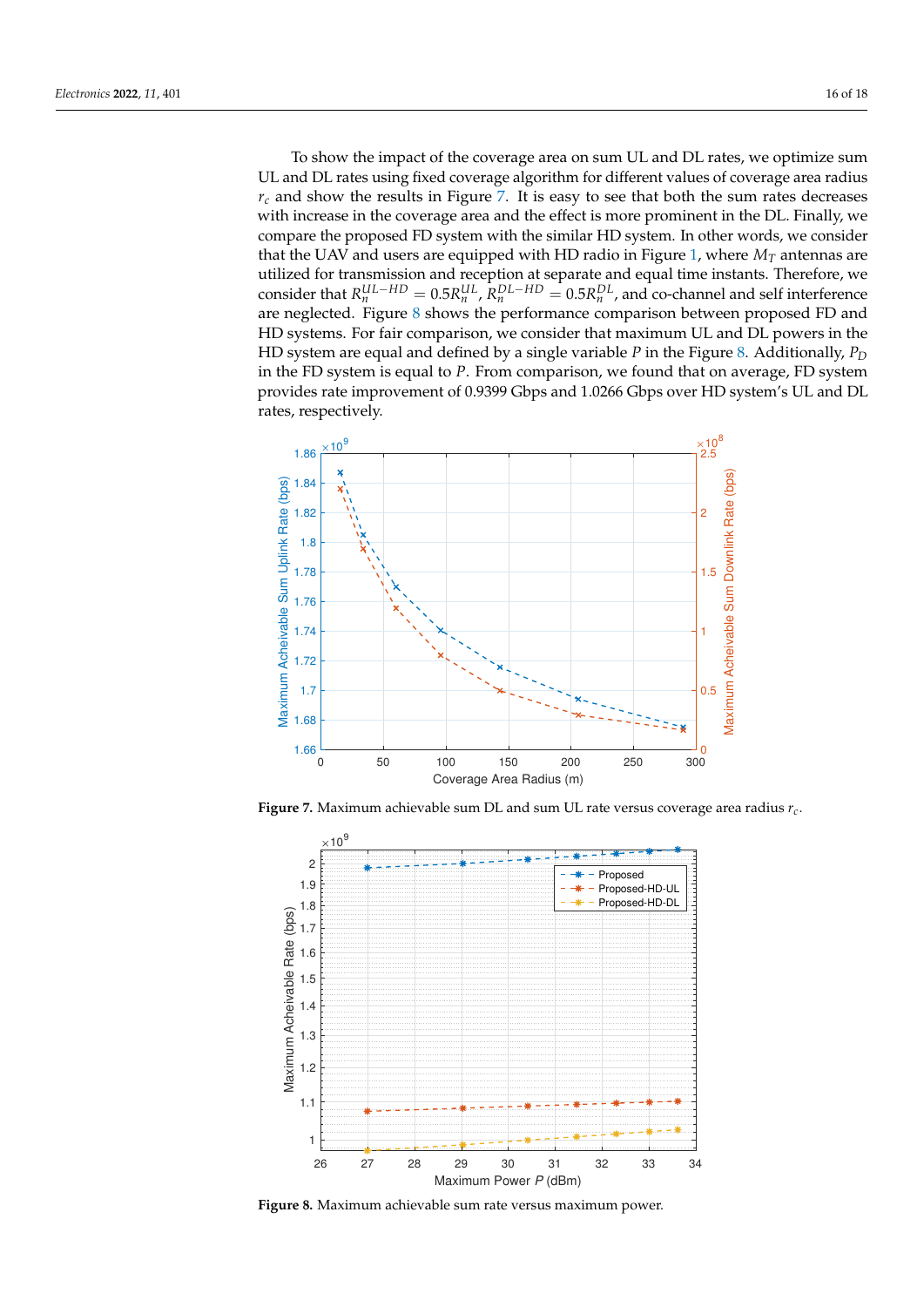#### <span id="page-17-11"></span>**6. Conclusions**

In this paper, we have proposed a UAV based FD multiuser communication network in which a UAV is deployed as a MIMO FD BS to serve multiple FD users on the ground. We formulated a resource allocation MOOP which maximizes the achievable bi-directional sum rate of all users while providing QoS. The proposed MOOP is a non-convex problem which was converted to SOOP by using the Tchebycheff method to ease the design of a resource allocation algorithm. The SOOP was divided into three sub-problems with an independent solution of each sub-problem. Further, a joint optimization algorithm was proposed, which optimizes the resources, such as DL beamformer, UL power of users, and location and coverage of the UAV BS.

We evaluated the performance of the proposed algorithm through simulations and compared them with the performance of baseline FD algorithms. A trade-off region between sum UL and sum DL rate was unveiled, which can be used to prioritize UL or DL performance in an FD MOOP. It was found that the proposed algorithm significantly improves the FD rate performance compared to the other baseline algorithms while providing QoS to all the users. We also considered HD radio scheme in the proposed system model for comparison. Our results show that proposed FD scheme outperformed the HD scheme by  $1.8616\times$  in the UL and  $2.0221\times$  in the DL.

**Author Contributions:** Conceptualization, S.M.H., S.G., G.M., E.A. and J.C.; methodology, S.M.H.; software, S.M.H.; validation, S.M.H.; formal analysis, S.M.H.; investigation, S.M.H.; data curation, S.M.H.; writing—original draft preparation, S.M.H.; writing—review and editing, S.M.H., S.G., G.M., E.A. and J.C.; visualization, S.M.H.; supervision, E.A. and J.C.; project administration, J.C.; funding acquisition, E.A. and J.C. All authors have read and agreed to the published version of the manuscript.

**Funding:** This research was supported in part by NSF Grants (CNS 1910517 and CNS 1909381) and Air Force Office of Scientific Research Grant (FA9550-19-1-0375).

**Conflicts of Interest:** The authors declare no conflicts of interest.

#### **References**

- <span id="page-17-0"></span>1. Zeng, Y.; Zhang, R.; Lim, T.J. Wireless communications with unmanned aerial vehicles: Opportunities and challenges. *IEEE Commun. Mag.* **2016**, *54*, 36–42. [\[CrossRef\]](http://doi.org/10.1109/MCOM.2016.7470933)
- <span id="page-17-1"></span>2. Mozaffari, M.; Saad, W.; Bennis, M.; Nam, Y.; Debbah, M. A tutorial on UAVs for wireless networks: Applications, challenges, and open problems. *IEEE Commun. Surv. Tutor.* **2019**, *21*, 2334–2360. [\[CrossRef\]](http://dx.doi.org/10.1109/COMST.2019.2902862)
- <span id="page-17-2"></span>3. Wu, Q.; Zeng, Y.; Zhang, R. Joint trajectory and communication design for multi-UAV enabled wireless networks. *IEEE Trans. Wirel. Commun.* **2018**, *17*, 2109–2121. [\[CrossRef\]](http://dx.doi.org/10.1109/TWC.2017.2789293)
- <span id="page-17-3"></span>4. Zhang, S.; Zhang, H.; He, Q.; Bian, K.; Song, L. Joint trajectory and power optimization for UAV relay networks. *IEEE Commun. Lett.* **2017**, *22*, 161–164. [\[CrossRef\]](http://dx.doi.org/10.1109/LCOMM.2017.2763135)
- <span id="page-17-4"></span>5. He, H.; Zhang, S.; Zeng, Y.; Zhang, R. Joint altitude and beamwidth optimization for UAV-enabled multiuser communications. *IEEE Commun. Lett.* **2017**, *22*, 344–347. [\[CrossRef\]](http://dx.doi.org/10.1109/LCOMM.2017.2772254)
- <span id="page-17-5"></span>6. Saeed, A.; Gurbuz, O. Joint power and beamwidth optimization for full duplex millimeter wave indoor wireless systems. In Proceedings of the 2019 IEEE Wireless Communications and Networking Conference (WCNC), Marrakesh, Morocco, 15–18 April 2019; pp. 1–6.
- <span id="page-17-6"></span>7. Cisco Visual Networking Index: Global Mobile Data Traffic Forecast Update, 2012–2017. February 2013. Available online: <http://www.cisco.com> (accessed on 1 October 2021).
- <span id="page-17-7"></span>8. Choi, J.I.; Jain, M.; Srinivasan, K.; Levis, P.; Katti, S. Achieving single channel, full duplex wireless communication. In Proceedings of the Sixteenth Annual International Conference on Mobile Computing and Networking, Chicago, IL, USA, 20–24 September 2010; pp. 1–12.
- 9. Aryafar, E.; Keshavarz-Haddad, A. PAFD: Phased array full-duplex. In Proceedings of the IEEE Conference on Computer Communications (INFOCOM), Honolulu, HI, USA, 15–19 April 2018; pp. 261–269.
- <span id="page-17-8"></span>10. Aryafar, E.; Khojastepour, M.A.; Sundaresan, K.; Rangarajan, S.; Chiang, M. MIDU: Enabling MIMO full duplex. In Proceedings of the ACM 18th Annual International Conference on Mobile Computing and Networking (MobiCom), Istanbul, Turkey, 22–26 August 2012; pp. 257–268.
- <span id="page-17-9"></span>11. Hua, M.; Wang, Y.; Zhang, Z.; Li, C.; Huang, Y.; Yang, L. Outage probability minimization for low-altitude UAV-enabled full-duplex mobile relaying systems. *China Commun.* **2018**, *15*, 9–24. [\[CrossRef\]](http://dx.doi.org/10.1109/CC.2018.8387983)
- <span id="page-17-10"></span>12. Wang, H.; Wang, J.; Ding, G.; Chen, J.; Li, Y.; Han, Z. Spectrum sharing planning for full-duplex UAV relaying systems with underlaid D2D communications. *IEEE J. Sel. Areas Commun.* **2018**, *36*, 1986–1999. [\[CrossRef\]](http://dx.doi.org/10.1109/JSAC.2018.2864375)